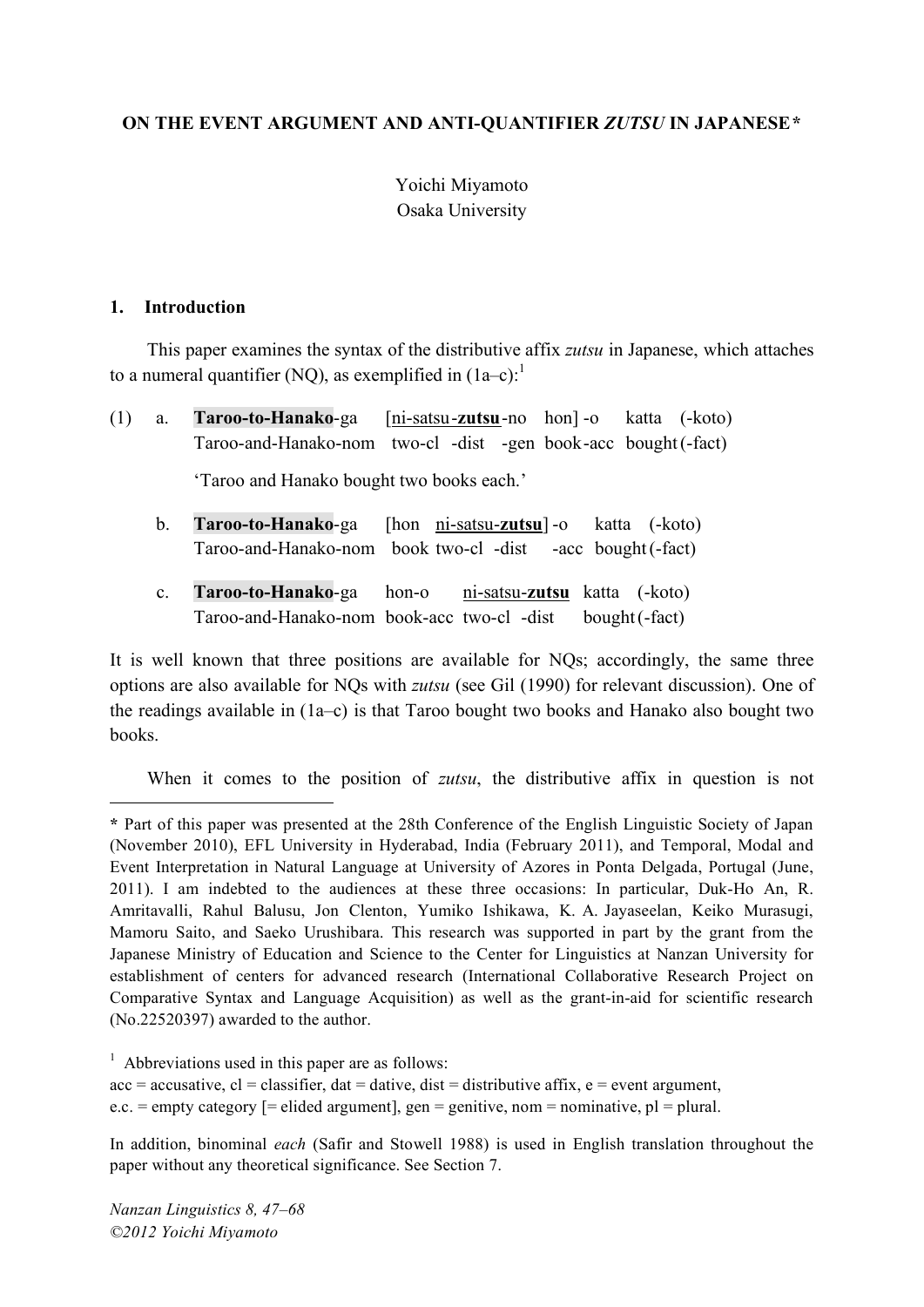necessarily attached to an NQ modifying the object, but can also be attached to an NQ modifying other elements such as the subject, as shown in (2a–c):

 $(2)$ **??** [futa-ri-**zutsu**-no gakusei] -ga **furansugo-to-doitsugo**-o two-cl-dist -gen student -nom French-and-German-acc benkyooshiteiru (-koto) be studying (-fact)

'Two students each are studying French and German.'

b. **??** furansugo-to-doitsugo-o benkyooshiteiru (-koto) student two-cl-dist -nom French-and-German-acc be studying (-fact)

'Two students each are studying French and German.'

c. **??** gakusei-ga futa-ri -**zutsu furansugo-to-doitsugo**-o benkyooshiteiru (-koto) student-nom two-cl-dist French-and-German-acc be studying (-fact)

'Two students each are studying French and German.'

Although slightly degraded, these examples can describe the situation in which two students are studying French and another two students are studying German.

For terminology, following Safir and Stowell (1988), I call the element over which distribution takes place "Range NP (R-NP hereafter)." In (1a–c), *Taroo-to-Hanako* acts as an R-NP under the reading that Taroo bought two books and Hanako also bought two books. In (2a–c), the object NP appears to serve as an R-NP.

The paper is organized as follows. In Section 2, I introduce Oh's (2006) QR-based approach to Korean distributive affix *ssik*, the Korean counterpart of *zutsu*, which sets a stage for the present study. Of interest is his claim that the proper relationship between *ssik* and its R-NP is established in LF via Quantifier Raising (May 1977, 1985: QR hereafter) of the R-NP. In Section 3, I argue against Oh's proposal, and show that the relationship in point must be obtained in overt syntax. This in turn calls for an alternative to Oh's LF-based analysis. Section 4 is then devoted to my proposal, based on the movement of the distributive operator, adopting the essence of Heim, Lasnik and May's (1991) analysis of the reciprocal *each other*. In Section 5, based on the current proposal on the distributive affix in point, I clarify the context in which an object NP containing an NQ with *zutsu* can be elided. In Section 6, I examine cases where ellipsis of a subject NP containing an NQ with *zutsu* is intended. This section shows that not only LF-copying but also PF-deletion should be available to "elide" subjects in Japanese, and suggests a hybrid hypothesis for so-called "argument ellipsis" (AE hereafter) in Japanese. Finally, Section 7 concludes the paper.

## **2. Oh's (2006) QR-based Approach to Anti-Quantifiers**

This section briefly introduces Oh's (2006) proposal on the Korean distributive affix *ssik*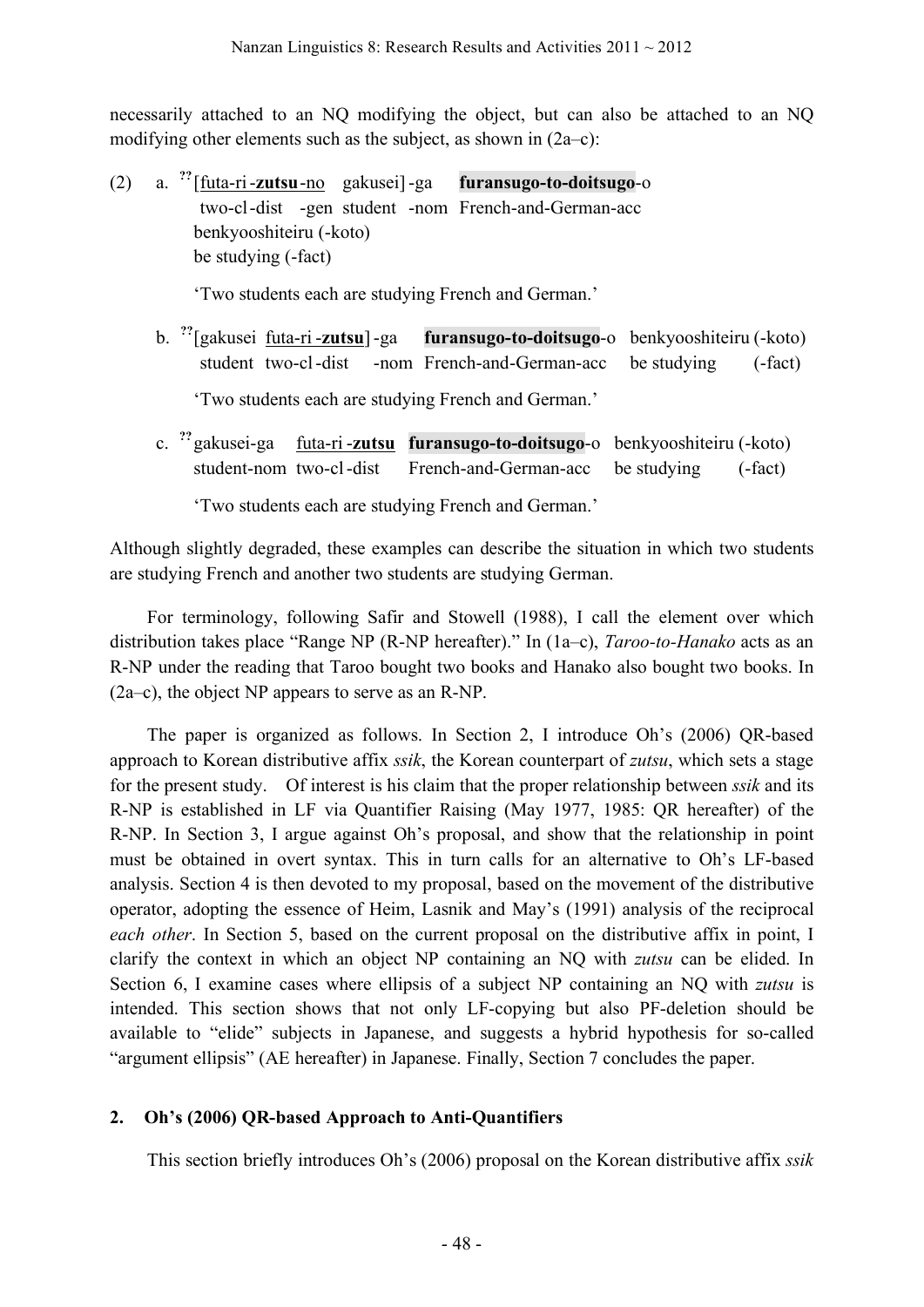in order to set the stage for the discussion to follow. The affix in question is attached to an NQ, parallel to its Japanese counterpart in (2a–c), as illustrated in (3):

(3) namca twu-myeng-i sangca sey-kay-**ssik** -ul wunpanhayssta. man two-cl -nom box three-cl-dist -acc carried

'Two men carried three boxes each.'

(Oh 2006: 26)

One of the readings available in (3) is that the two men each carried three boxes. He assumes that under this reading, (3) has the structure in (4) in overt syntax.<sup>2</sup>

(4)  $\int_{\text{TP}} D \int_{\text{TP}}$  namca wu-myeng-i<sub>1</sub>  $\int_{\text{TP}} \int_{\text{VP}}$  sangca sey-kay-ssik-ul<sub>2</sub>  $\int_{\text{VP}} e \int_{\text{VP}} t_1 t_2$ wunpanhayssta]]]]]]

In (4), D represents the distributive operator, and *e* is the event argument. A crucial ingredient for Oh's analysis is the QR of an R-NP in LF to a position c-commanding this distributive operator. In LF, the subject NP, the intended R-NP, is raised above D, as shown in (5):

(5)  $\int_{\text{TP}}$  namca twu-myeng-i<sub>1</sub>  $\int_{\text{TP}} D \int_{\text{TP}} t_1 \int_{\text{TP}} \int_{\text{VP}}$  sangca sey-kay-ssik-ul<sub>2</sub>  $\int_{\text{VP}} e \int_{\text{VP}} t_1$ ↑\_\_\_\_\_\_\_\_\_\_\_\_\_\_\_\_\_|  $t_2$  wunpanhayssta]]]]]]]

For Oh, the structure in (5) makes the intended distribution of the subject NP, described above, available.<sup>3</sup>

Of particular interest is Oh's statement that (6) is ambiguous between the two readings shown in (7) (see also Choe (1987) for related discussion):

| (6) | namca twu-myeng-ssik-i |             |          | sangca sey-kay-lul wunpanhayssta. |  |
|-----|------------------------|-------------|----------|-----------------------------------|--|
|     | man                    | two-cl-dist | -nom box | three-cl-acc carried              |  |

(Oh 2006: 25)

- (7) a. Men in pairs carried each of a set of three boxes.
	- b. Two men together carried three boxes (where happened more than one instance of this, simultaneously or one after another).

(Oh 2006: 33)

According to Oh, these two readings are realized by the following LF representations respectively:

<sup>&</sup>lt;sup>2</sup> The structures given in this section are simplified from Oh's (2006) proposed structures based on Heim and Kratzer's (1998) framework, but the structures provided in the text are sufficient to show that QR plays an important role in his proposal. Readers are referred to Oh (2006) for the precise representations of (3) in overt syntax and LF.

 $3\text{ See Oh (2006)}$  for his semantic mechanism to interpret the distributive affix in question.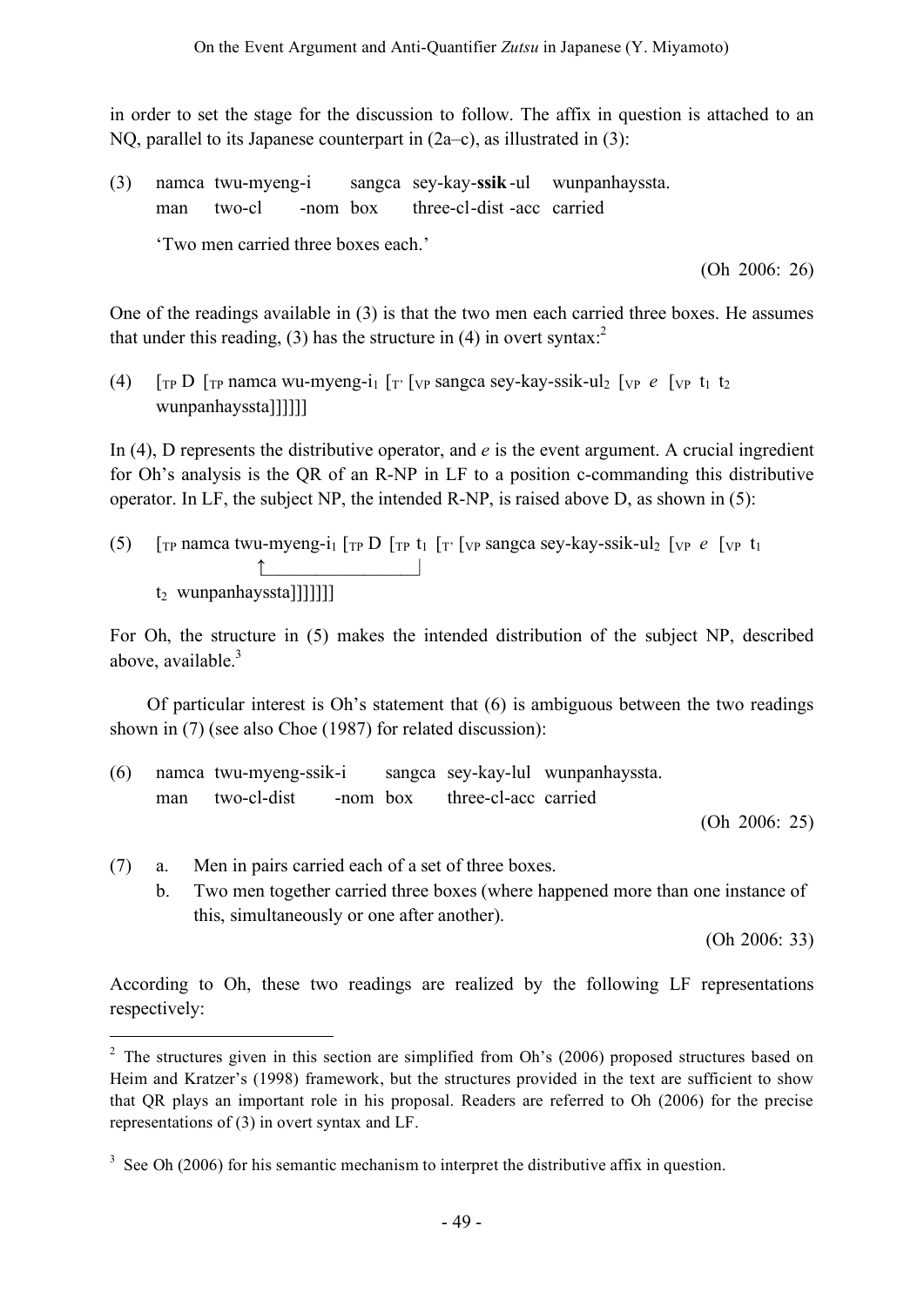- (8) a.  $[\text{TP} \text{ sangca} \text{sey-} \text{kay-} \text{lu}_2]$   $[\text{TP} \text{D} \text{ [TP} \text{ namea} \text{ twu-myeng-ssik-i}_1]$   $[\text{TP} \text{ [VP} \text{ [VP} \text{ [VP} \text{ [VP} \text{ [VP} \text{ [VP} \text{ [VP} \text{ [VP} \text{ [VP} \text{ [VP} \text{ [VP} \text{ [VP} \text{ [VP} \text{ [VP} \text{ [VP} \text{ [VP} \text{ [VP} \text{ [VP} \text{ [VP} \text{ [VP} \text{ [VP} \text{ [VP} \text$ ↑\_\_\_\_\_\_\_\_\_\_\_\_\_\_\_\_\_\_\_\_\_\_\_\_\_\_\_\_\_\_\_\_\_\_\_\_\_\_\_\_\_\_\_\_\_\_\_\_\_\_\_\_| wunpanhayssta]]]]]]
	- b.  $\int_{\text{TP}} e_3 \int_{\text{TP}} D \int_{\text{TP}}$  namca twu-myeng-ssik-i<sub>1</sub>  $\int_{\text{TP}} \int_{\text{VP}}$  sangca sey-kay-lul<sub>2</sub>  $\int_{\text{VP}} t_3$  $\uparrow$  $[vP P t_1 t_2 wunpanhayssta]]]]]]$

(Oh 2006: 61)

In (8a), the object NP *sangca sey-kay-lul* 'three box-acc', the intended R-NP, is raised above D via QR, resulting in the reading in (7a). On the other hand, the event argument *e* is QR-ed to the position above D in (8b), and the reading in (7b) results.

To sum up, we have seen that QR plays a crucial role in Oh's analysis of the Korean distributive affix in question. His proposal indicates that QR is available even in Korean, which is claimed to exhibit scope rigidity (e.g., Ahn 1990, Ha 2008, and Sohn 1995, amongst others). To the extent that Oh's analysis is correct, we are forced to clarify the context in which QR is available in so-called scope-rigid languages. Provided that Oh's analysis extends to the Japanese distributive affix *zutsu*, we need to determine why QR is unavailable in sentences such as (9) in Japanese (Kuroda 1971, Hoji 1985, amongst others):

(9) dareka-ga daremo-ni atta (-koto) someone-nom everyone-dat met (-fact) 'Someone met everyone.'

With these questions in mind, I turn to examine how the type of predicate affects the grammaticality of sentences with an NQ with *ssik* and *zutsu* in the next section. Yet, readers might immediately recognize my answer to the questions raised here.

#### **3. C-Command Requirement on Anti-Quantifiers**

The paradigm with which this section deals is given in (10a–d) (Duk-Ho An, p.c.):

- (10) a. **??** twu-myeng-ssik -uy haksayng -i sey-kwen-uy chayk-ul sassta. two-cl -dist -gen student -nom three-cl-gen book-acc bought 'Two students each bought (the) three books.'
	- b. sey-kwen-uy chayk-ul twu-myeng-ssik -uy haksayng -i sassta. three-cl -gen book -acc two-cl -dist -gen student -nom bought '(the) three books, two students each bought.'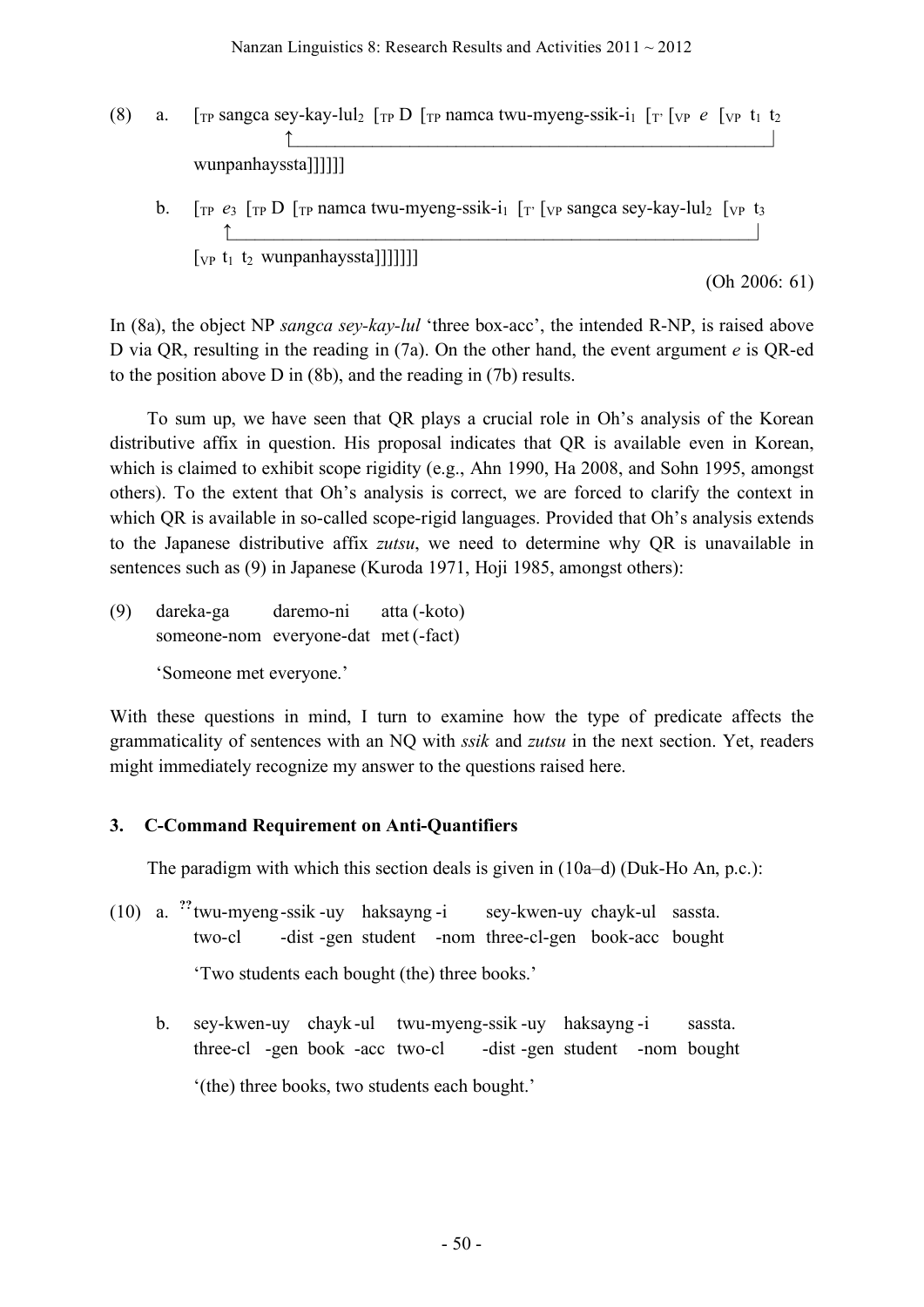- c.  $\#$ twu-myeng-ssik -uy haksayng -i sey-kay-uy oykwuke -lul anta. two-cl -dist -gen student -nom three-cl-gen foreign language -acc know 'Two students each know (the) three foreign languages.'
- d. sey-kay-uy oykwuke -lul twu-myeng-ssik-uy haksayng-i anta. three-cl-gen foreign language-acc two-cl -dist -gen student -nom know '(the) three foreign languages, two students each know.'

We obtain the same type of paradigm with sentences containing an NQ with *zutsu* in Japanese, as shown in (11a–d):

- (11) a. **??** gakusei futa-ri -zutsu-ga furansugo-to-doitsugo-o benkyooshiteiru(-koto) student two-cl-dist -nom French-and-German-acc be studying (-fact) 'Two students each are studying French and German.'
	- b. [furansugo-to-doitsugo-o<sub>1</sub> [gakusei futa-ri -zutsu-ga [ t<sub>1</sub> benkyooshiteiru]]] French-and-German-acc student two-cl-dist -nom be studying (-koto) (-fact)

'French and German, two students each are studying.'

c. #gakusei futa-ri -zutsu-ga furansugo-to-doitsugo-o yoku shitteiru(-koto) student two-cl-dist -nom French-and-German-acc well know (-fact)

'Two students each know French and German well.'

d. <sup>?</sup>[furansugo-to-doitsugo-o<sub>1</sub> [gakusei futa-ri -zutsu-ga [t<sub>1</sub> yoku shitteiru]]](-koto) French-and-German-acc student two-cl-dist -nom well know (-fact)

'French and German, two students each know well.'

The difference between (10a, b) and (11a, b) on the one hand, and (10c, d) and (11c, d) on the other, is that the former contain the stage-level predicates, *sassta* 'bought' and *benkyoo-shiteiru* 'be studying,' and the latter involve the individual-level predicate *anta* 'know' and *shitteiru* 'know.' In the discussion which follows, I focus on the Japanese paradigm in (11), and assume that my argument extends to the Korean paradigm in (10).

First, notice that in parallel to (2), (11a) is slightly degraded. This slight deviance, if it is genuine, may be difficult, if not impossible, to account for under the QR-based approach since nothing seems to go wrong with the QR of the object NP in LF in this example. In addition, this deviance is not observed in (11b) in which the object NP is scrambled to the sentence-initial position in overt syntax. This asymmetry between (11a) and (11b), then, already suggests that what is relevant in licensing *zutsu* is the proper relationship between the distributive affix and the R-NP in overt syntax. Let us turn to the contrast between (11a) and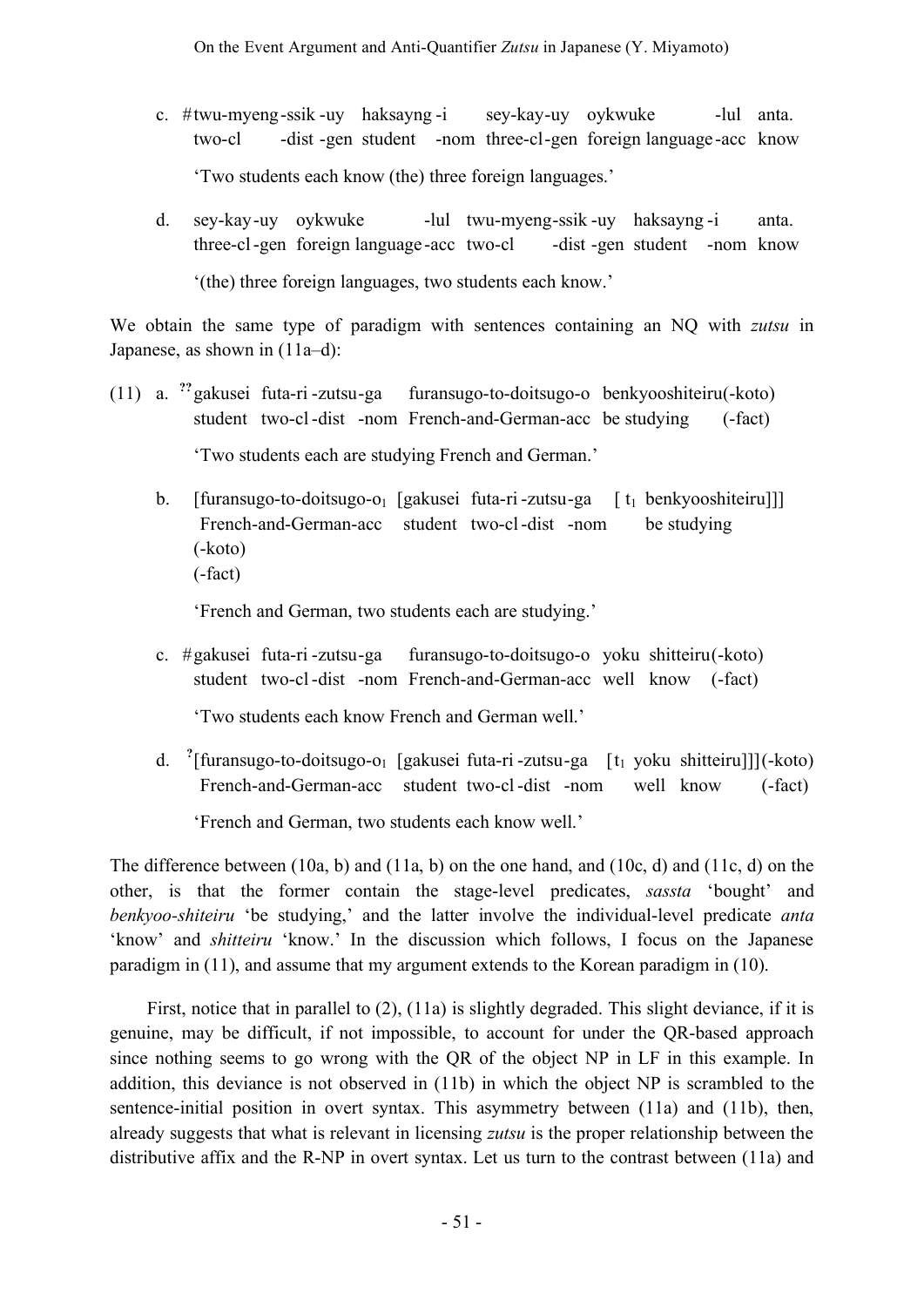(11c), which shows that the distinction between stage-level and individual-level predicates must be taken into consideration. This dichotomy confirms that it is in overt syntax that the distributive affix *zutsu* is licensed (contra Oh 2006). Notice that if *zutsu* were licensed in LF, the object NP would be able to move to the sentence-initial position not only in (11a) but also in (11c). Accordingly, under the QR-based approach, (11a) and (11c) are expected to be equally grammatical, contrary to fact. Furthermore, the contrast between (11c) and (11d) provides additional support for the relevance of a relationship between the affix in question and the R-NP in overt syntax. The obvious difference between these two examples is the position of the intended R-NP in overt syntax. In (11d), the object NP is overtly raised to the sentence-initial position via scrambling in this example. In short, the paradigm in (11) shows that the intended R-NP must be located higher than an NP containing an NQ with *zutsu* in overt syntax. The question remains as to how to account for the contrast between (11a) and (11c); in particular, which element functions as an R-NP in (11a)? This contrast ought to be tied to the distinction between stage-level and individual-level predicates.

The contrast between (11a) and (11c) reminds us of Oh's (2006) proposal on the Korean distributive affix in Section 2, based on the existence of an event argument in syntax (see also Basilico 2003 for the existence of an event argument in syntax). If an event argument is available only with stage-level predicates (Kratzer 1995), the element in point seems to be the only possible candidate for the R-NP in (11a) since the object NP cannot act as such. If the event argument is indeed an R-NP in (11a), we are also able to account for why (11c) remains ungrammatical since individual-level predicates lack such an argument.

Before closing this section, I need to add that given the conclusion that the distributive affix should be structurally lower than the R-NP in overt syntax, we do not need to answer the question of when QR is available in scope-rigid languages since no QR is necessitated for the licensing of the distributive affixes under question. I take this as a welcome consequence. In the next section, I proceed to an alternative analysis which necessitates a proper relationship between the R-NP and the distributive affix in question in overt syntax as well as the existence of the event argument in sentences with a stage-level predicate.

#### **4. Proposal: Distributor-Based Approach to Anti-Quantifiers**

As noted in the end of the previous section, one important ingredient for the licensing of the affix in question in subject position is the presence of an event argument in syntax which is available only when the predicate is stage-level (Kratzer 1995). I assume that the event argument occupies SPEC of Event Phrase (Harley 1995, Travis 1994, among others: EvP, hereafter), as illustrated in  $(12)$ :

(12)  $\lceil \frac{Ev}{P} \rceil$  Event Argument  $\lceil \frac{Ev}{P} \rceil$   $\lceil \frac{V}{V} \rceil$   $\lceil \frac{V}{V} \rceil$ 

As for the structure of the distributive affix, I assume the structure in (13):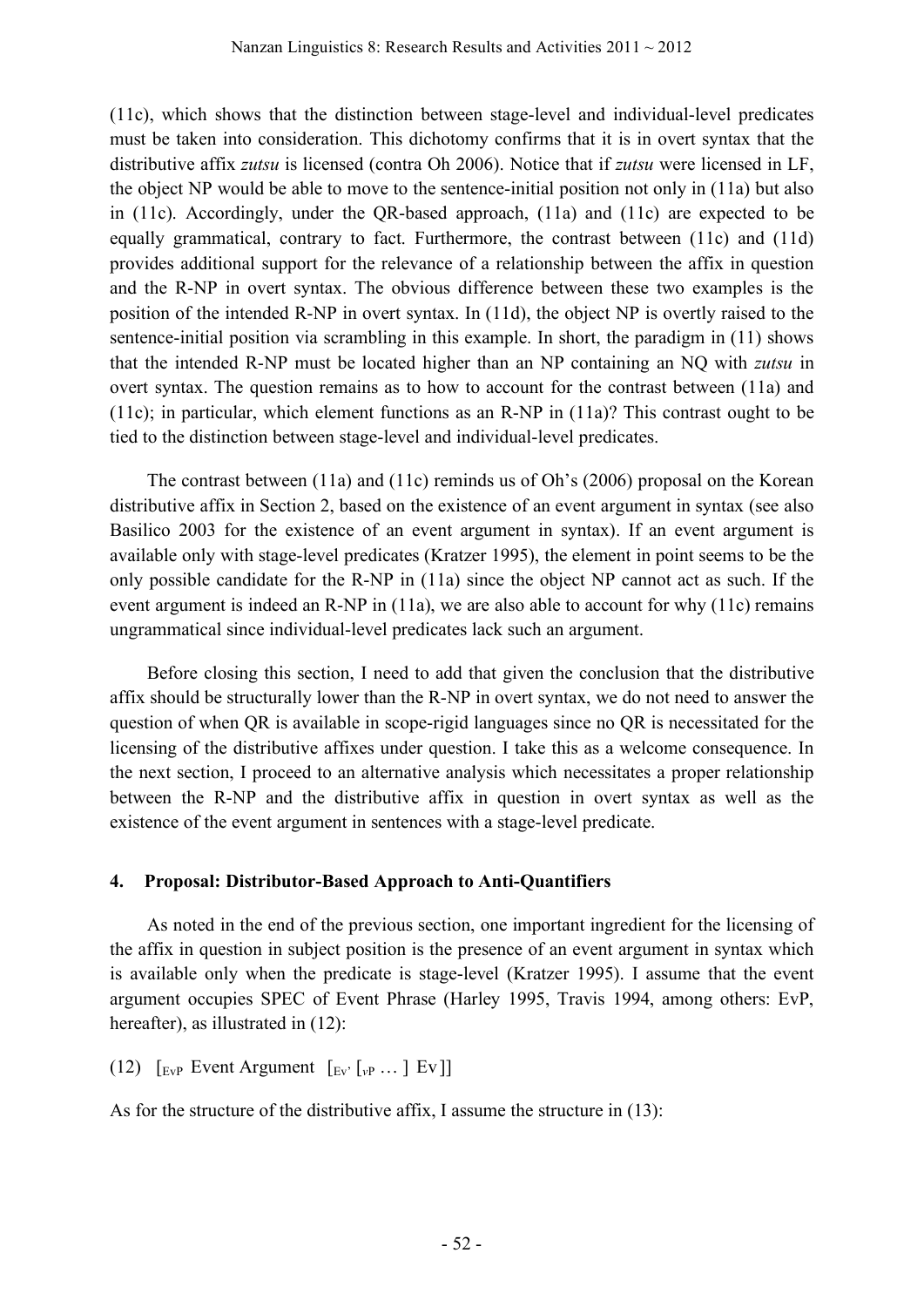(13)  $\lceil \text{Dist}_{\text{Dist}} \rceil$  Distributive Op  $\lceil \text{Dist}_{\text{Dist}} \rceil$  [NO Num+Cl] Dist ]]

The distributive affix heads Distributive Phrase (DistP, hereafter), and its SPEC is occupied by the distributive operator (D-Op hereafter), which I assume corresponds to covert *each*. In this structure, the sole function of the distributive affix is to provide a position for the D-Op.

When it comes to the Op-movement in question, adopting Heim, Lasnik and May's (1991) proposal on English reciprocal, I assume that the Op in question is raised and adjoined to the R-NP. According to Heim, Lasnik and May (1991), *each* of the reciprocal *each other* is raised and adjoined to the antecedent. For instance, (14a) has the LF representation given in (14b) via the movement of *each*: 4

(14) a. Taroo and Hanako praised each other. b.  $\lceil \text{TP} \rceil \lceil \text{Tr} \arccos \arctan \arccos \arctan \arccos \arctan \arccos \arctan \arccos \arctan \arccos \arctan \arccos \arctan \arccos \arctan \arccos \arctan \arccos \arctan \arccos \arctan \arccos \arctan \arccos \arctan \arccos \arctan \arccos \arctan \arccos \arctan \arccos \arctan \arccos \arctan \arccos \arctan \arccos \arctan \arccos \arctan \arccos \arctan \arccos \arctan \arccos \arctan \arccos \ar$ 

Likewise, in (15) for example, the D-Op is raised and adjoined to the intended R-NP *Taroo-to-Hanako* 'Taroo and Hanako' under the reading that Taroo bought two books and Hanako also bought another two books.

(15) Taroo-to-Hanako-ga hon ni-satsu-zutsu-o katta (-koto) Taroo-and-Hanako-nom book two-cl -dist -acc bought(-fact)

'Taroo and Hanako bought two books each.'

The movement in point is illustrated in (16):

(16)  $\lceil \frac{1}{r} \rceil$   $\lceil \frac{1}{r} \rceil$   $\lceil \frac{1}{r} \rceil$   $\lceil \frac{1}{r} \rceil$   $\lceil \frac{1}{r} \rceil$   $\lceil \frac{1}{r} \rceil$   $\lceil \frac{1}{r} \rceil$   $\lceil \frac{1}{r} \rceil$   $\lceil \frac{1}{r} \rceil$   $\lceil \frac{1}{r} \rceil$   $\lceil \frac{1}{r} \rceil$   $\lceil \frac{1}{r} \rceil$   $\lceil \frac{1}{r} \rceil$   $\lceil \frac{1$ ↑\_\_\_\_\_\_\_\_\_\_\_\_\_\_\_| katta]]]](-koto)

Now, the unavailability of the object NP acting as the R-NP in (11c), repeated here as (17), naturally follows:

(17) #gakusei futa-ri -zutsu-ga furansugo-to-doitsugo-o yoku shitteiru(-koto) student two-cl-dist -nom French-and-German-acc well know (-fact)

'Two students each know French and German well.'

Of importance here, is the well-known restriction on movement which states that movement cannot be downward.

<sup>&</sup>lt;sup>4</sup> I do not illustrate the movement related to [t other] since it is not crucial for the present purpose. The reader is referred to Heim, Lasnik and May (1991).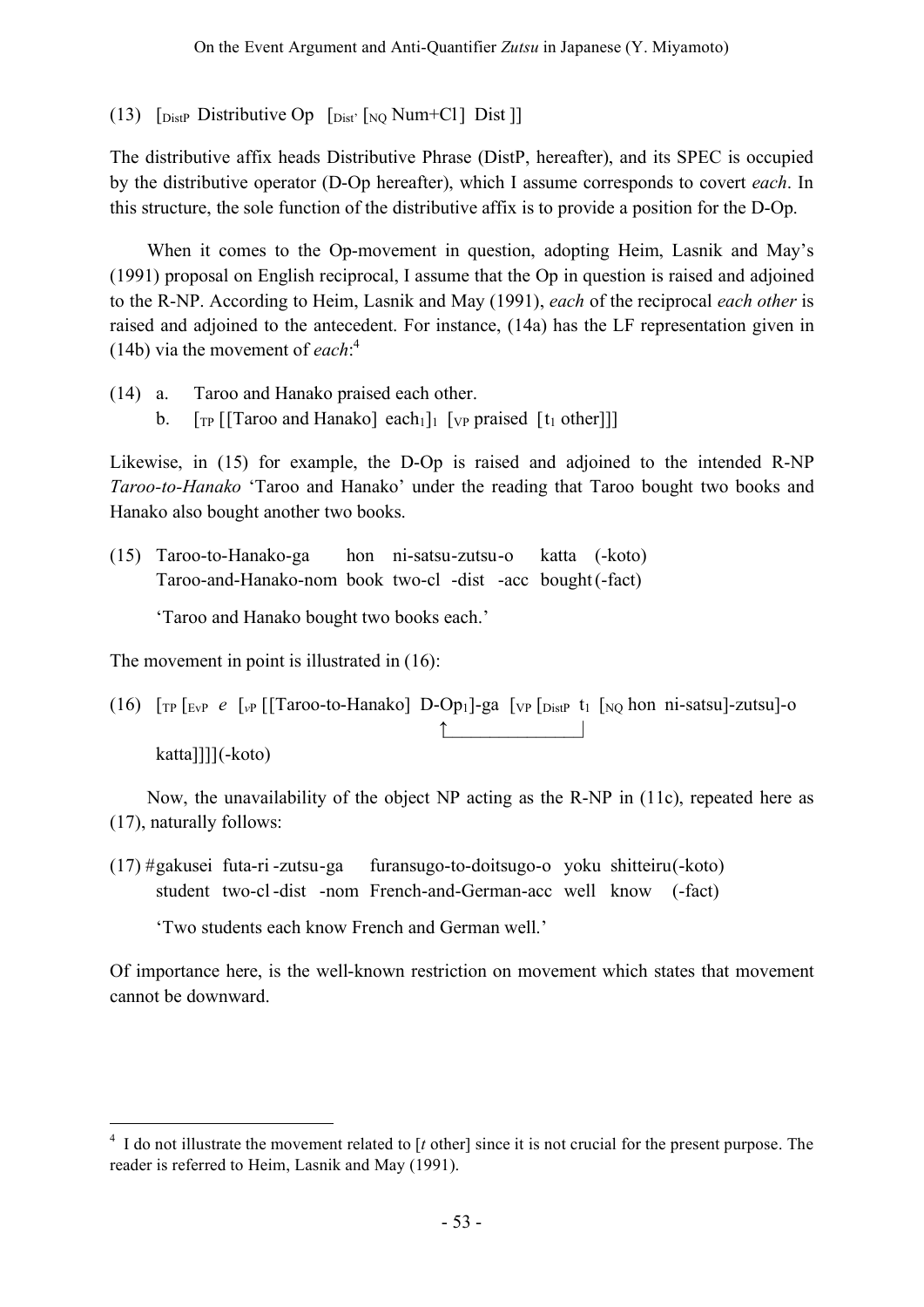(18) [TP [*v*<sup>P</sup> [DistP t1 [NQ gakusei futa-ri]-zutsu]-ga [VP [[furansugo-to-doitsugo] D-Op1]-o |\_\_\_\_\_\_\_\_\_\_\_\_\_\_\_\_\_\_\_\_\_\_\_\_\_\_\_\_\_\_\_\_\_\_\_\_\_\_\_\_\_\_\_\_\_\_\_\_\_\_\_\_\_↑ yoku shitteiru]]](-koto)

In (18), since the predicate is individual-level, no event argument is present, and the only potential R-NP is the object NP. However, if the D-Op targets this object NP, the movement in point becomes downward. As a result, the structure in (18) is not tenable; consequently, (17) is not acceptable.

Remarkably, if the object NP is scrambled to the sentence-initial position, (17) becomes acceptable, as shown in (11d), repeated here as (19):

(19) **?** [TP [*v*<sup>P</sup> furansugo-to-doitsugo-o1 [*v*<sup>P</sup> gakusei futa-ri -zutsu-ga [VP t1 yoku French-and-German-acc student two-cl-dist -nom well shitteiru]]]] (-koto) know (-fact)

'French and German, two students each know well.'

Notice that the movement in question, now, becomes upward, as shown in (20):

(20) [TP [*v*<sup>P</sup> [ [furansugo-to-doitsugo] D-Op2]-o1 [*v*<sup>P</sup> [DistP t2 [NQ gakusei futa-ri]-zutsu]-ga ↑\_\_\_\_\_\_\_\_\_\_\_\_\_\_\_| [<sub>VP</sub> t<sub>1</sub> yoku shitteiru]]]] (-koto)

In (11b) also, repeated here as (21a), the scrambling of the object NP is followed by the upward movement of the D-Op, as illustrated in (21b):

(21) a. [TP [EvP *e* [*v*<sup>P</sup> furansugo-to-doitsugo-o1 [*v*<sup>P</sup> gakusei futa-ri -zutsu-ga [VP t1 French-and-German-acc student two-cl-dist -nom benkyooshiteiru]]]]](-koto) be studying (-fact)

'Two students each are studying French and German.'

b.  $\lceil \frac{1}{T} \rceil$   $\lceil \frac{1}{T} \rceil$   $\lceil \frac{1}{T} \rceil$   $\lceil \frac{1}{T} \rceil$   $\lceil \frac{1}{T} \rceil$   $\lceil \frac{1}{T} \rceil$   $\lceil \frac{1}{T} \rceil$   $\lceil \frac{1}{T} \rceil$   $\lceil \frac{1}{T} \rceil$   $\lceil \frac{1}{T} \rceil$   $\lceil \frac{1}{T} \rceil$   $\lceil \frac{1}{T} \rceil$   $\lceil \frac{1}{T} \rceil$   $\lceil \frac{1}{T}$ ↑\_\_\_\_\_\_\_\_\_\_\_\_\_\_\_| futa-ri]-zutsu]-ga [<sub>VP</sub> t<sub>1</sub> benkyooshiteiru]]]]] (-koto)

The present proposal therefore correctly predicts without any additional, speculative assumptions, that there is no grammatical contrast between (19) and (21a).

Finally, we have to return to (11a), repeated here as (22):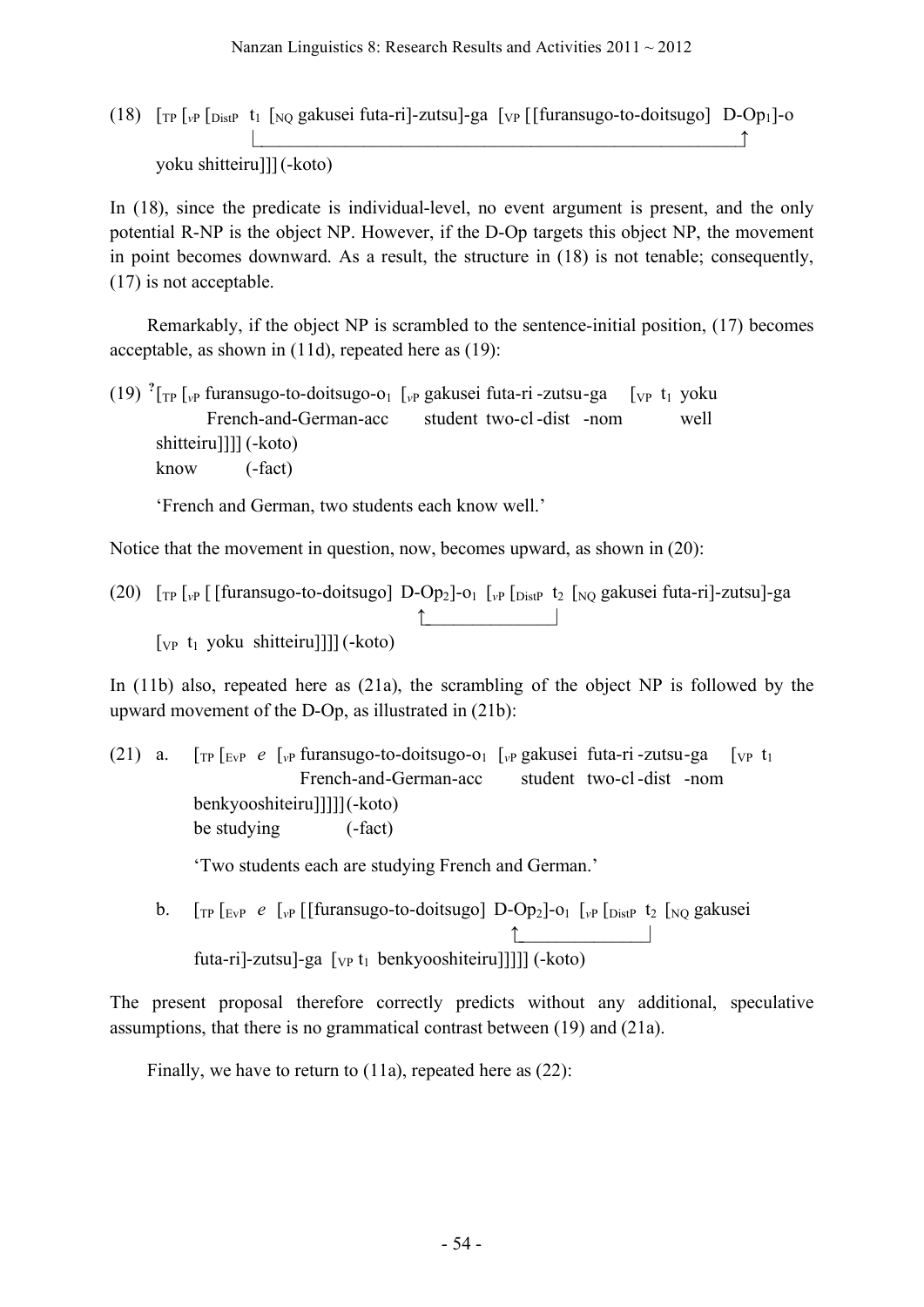(22)**??** [TP [EvP *e* [*v*<sup>P</sup> gakusei futa-ri -zutsu-ga [VP furansugo-to-doitsugo-o student two-cl-dist -nom French-and-German-acc benkyooshiteiru]]]](-koto) be studying (-fact)

'Two students each are studying French and German.'

The current approach based on the D-Op forces the conclusion that the object NP is not an R-NP in this example. Yet, the example in question is not as deviant as (17). The contrast between (17) and (22) therefore indicates that in the latter example, *zutsu* successfully finds an R-NP, which c-commands this distributive affix and that the slight marginality of this example comes from reasons independent of the licensing of the distributive affix under question. In (22), the only element which c-commands the distributive affix is the event argument. Therefore, we are forced to conclude that the R-NP is this event argument in this example. Under the assumption that the event argument can be plural if it contains sub-events (Krifka 1992, Lasersohn 1995, among others), I propose that the movement of the D-Op is as in (23):

(23) 
$$
[\text{TP} [E_{VP} [e] D-Op_1] [v_P [D_{ISIP} t_1 [NQ] gakusei futa-ri]-zutsu]-ga
$$
  $[\text{VP} \text{ furansugo-to-doitsugo-o} \text{benkyooshiteiru}]]](-koto)$ 

Recall at this point that Oh (2006) proposes that (6), repeated here as (24), allows the two distributive readings in (7), repeated here as (25a, b):

(24) namca twu-myeng-ssik -i sangca sey-kay-lul wunpanhayssta. man two-cl -dist -nom box three-cl-acc carried (Oh 2006: 25)

(25) a. Men in pairs carried each of a set of three boxes.

b. Two men together carried three boxes (where happened more than one instance of this, simultaneously or one after another).

(Oh 2006: 33)

Of importance for the present purpose is Oh's claim that these two readings require the following two distinct LF representations:

- (26) a.  $[\text{TP} \text{ sangca} \text{sey-} \text{kay-} \text{lu}_2]$   $[\text{TP} \text{D} \text{ [TP} \text{ namea} \text{ twu-} \text{myeng-} \text{ssik-} \text{i}_1]$   $[\text{TP} \text{ [VP} \text{ [VP} \text{ t}_1 \text{ m} \text{w} \text{)]}]$ t<sub>2</sub> wunpanhayssta]]]]]]
	- b.  $\int_{\text{TP}} e_3 \int_{\text{TP}} D \int_{\text{TP}}$  namca twu-myeng-ssik-i<sub>1</sub>  $\int_{\text{TP}} \int_{\text{VP}}$  sangca sey-kay-lul<sub>2</sub>  $\int_{\text{VP}} t_3$  $[vP_t t_1 t_2 wunpanhayssta]]]]]]$

Oh specifically argues that the reading in (26a) does not involve distribution over the event argument; rather, the QR-ed object NP is acting as the R-NP. However, I have concluded that the reading in question results from the D-Op taking the event argument as the R-NP.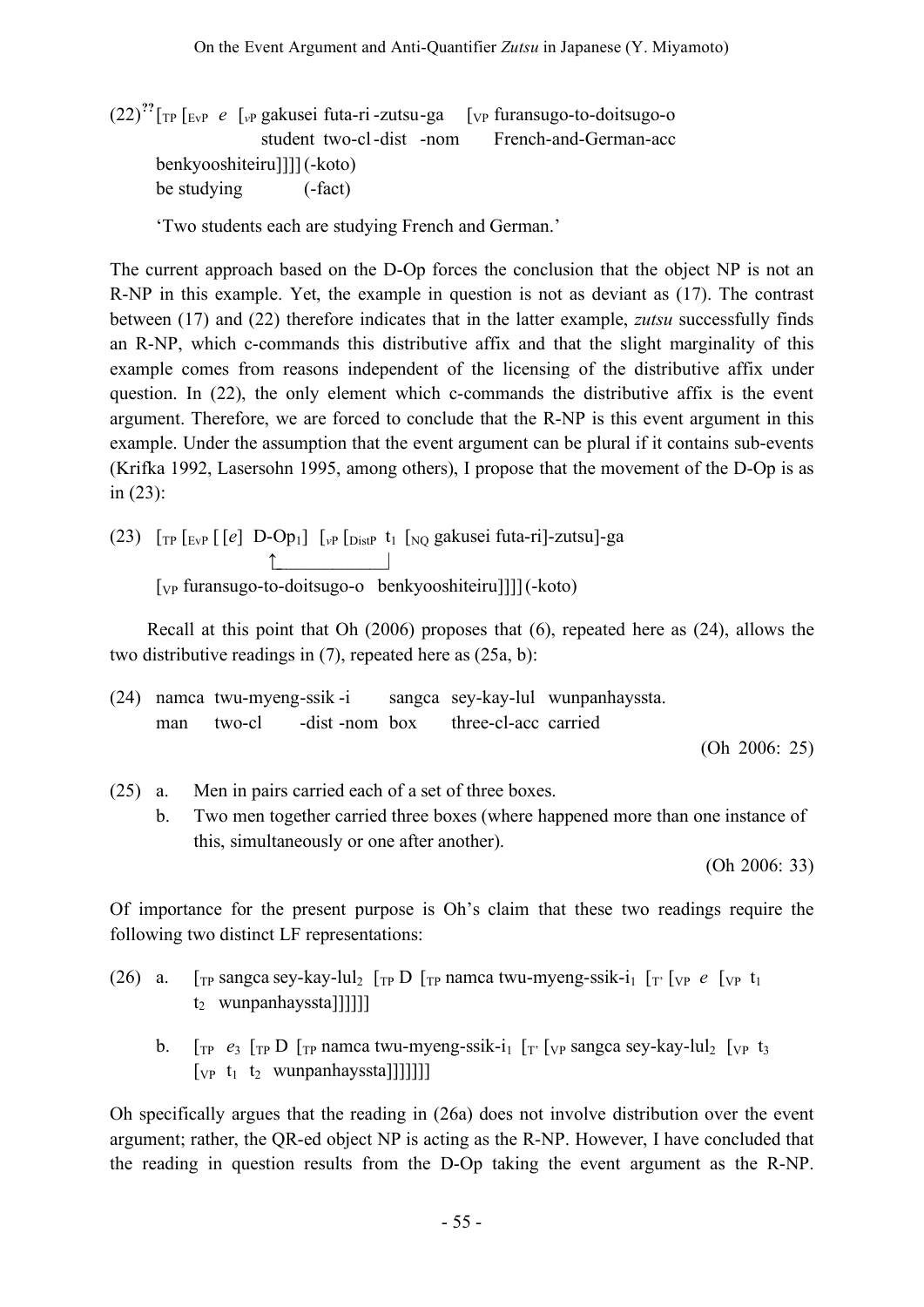Accordingly, there is an obvious tension between Oh (2006) and the current proposal.

This tension reminds us of Balusu's (2006) proposal on duplicated numerals in Telugu. In Dravidian languages such as Telugu, when numerals are duplicated as in (27a, b), a distributive reading is forced.

- (27) a. ii pilla-lu renDu renDu kootu-lu-ni cuus-ee-ru. these kid-pl two two monkey-pl-acc see-past-3p/pl '*Lit*. These kids saw two two monkeys.' (Balusu 2006: 39) b. iddaru iddaru pilla-lu kootu-lu-ni cuus-ee-ru.
	- two two kid-pl monkey-pl-acc see-past-3p/pl '*Lit*. Two two kids saw (the) monkeys.'

(Balusu 2006: 43)

In (27a), the distribution appears to be over the subject NP, and in (27b), the object NP appears to be distributed. The latter example shows that as in the case of Japanese distributive affix, the duplicated numeral in question can accompany the subject NP. Examining examples such as (27a, b), Balusu claims that duplicated numerals always take the event argument as an R-NP in semantics.<sup>5</sup> Informally put, (27b) means that there is an event consisting of sub-events involving two kids seeing each monkey. The function of the duplicated numeral in this example is to guarantee that each sub-event involves two kids. This paper adopts his proposal in essence with one modification: The distributive operation in point is a syntactic operation. If this modification is correct, it is not a problem for the present approach which requires the distribution over the event argument in (22) to realize the apparent distributive reading over the object NP.

The current proposal may also provide an answer to the question of why (22) is slightly degraded. Notice that the intended distribution is "indirect": The distributive affix in question takes the event argument as its R-NP, and the distribution of the object NP is due to the base-generated covert *each*, dubbed as D (Heim, Lasnik and May 1991), as shown in (28):

| (28) $\lceil r \rceil$ [EvP $\lceil e \rceil$ D-Op <sub>1</sub> ] $\lceil r \rceil$ [Distruber] [gakusei futa-ri]-zutsu] -ga |  |                           |           |
|------------------------------------------------------------------------------------------------------------------------------|--|---------------------------|-----------|
|                                                                                                                              |  | student two-cl -dist -nom |           |
| [vp [[furansugo-to-doitsugo] D]-o benkyooshiteiru]]][(-koto)                                                                 |  |                           |           |
| French-and-German -acc be studying                                                                                           |  |                           | $(-fact)$ |

The existence of the D on the object NP guarantees that the event in question consists of two sub-events, namely, studying French and studying German. This indirect association of the D-Op and the object NP via the event argument may yield some processing difficulty in (22).

 $5$  See Balusu (2006, 2010) for the details of his semantic analysis.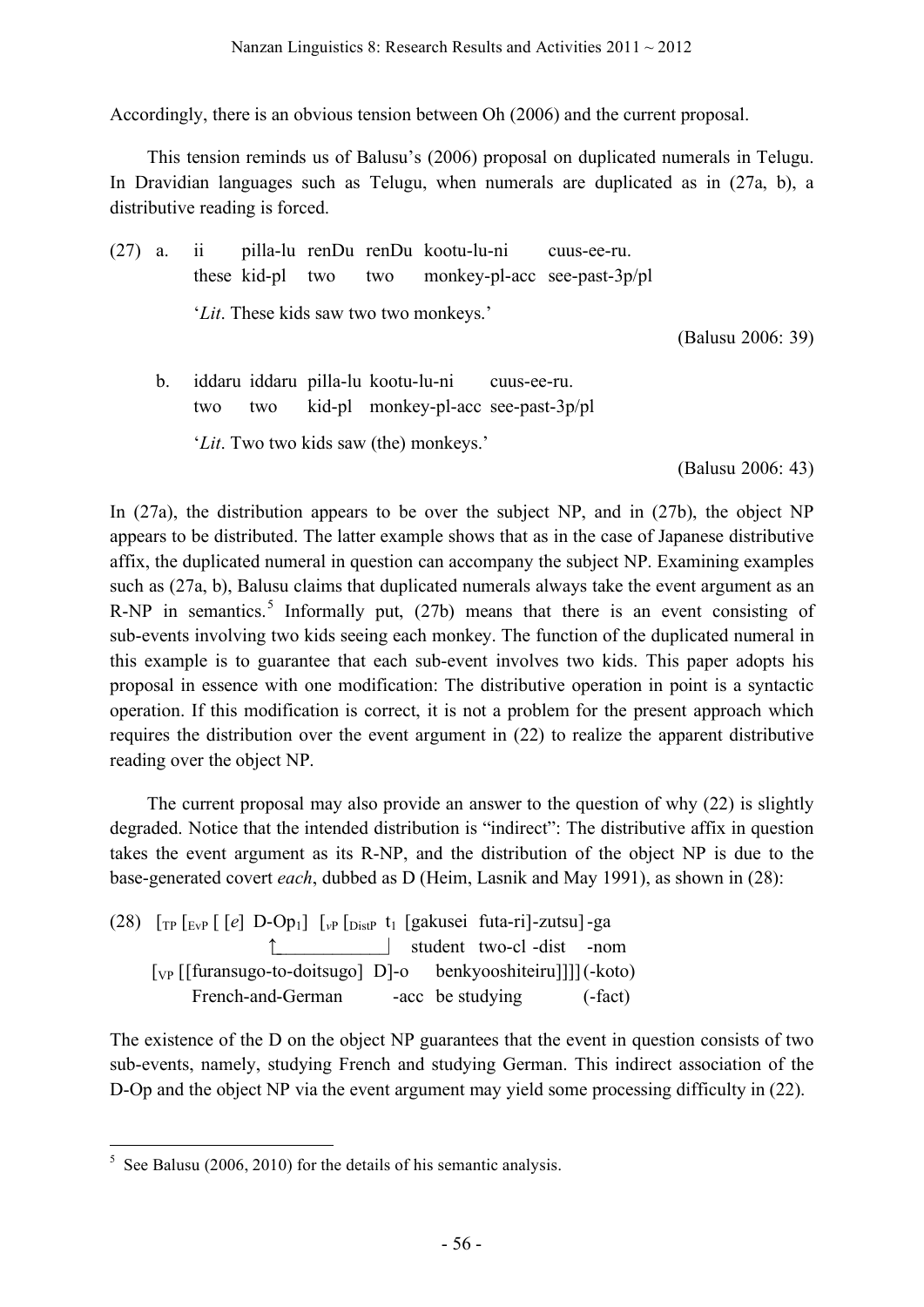To summarize this section, I have proposed that the c-command requirement posed on the distributive affix *zutsu*, described in Section 3, arises as a consequence of the movement of the D-Op in overt syntax. Given the well-motivated assumption that movement must be upward, the R-NP then must c-command the D-Op in question in overt syntax. In addition, armed with the assumption that the event argument is present only with stage-level predicates, I have accounted for the fact that the distributive affix in question can be part of the subject NP only when the predicate is stage-level.

## **5. Argument Ellipsis of an NQ with** *Zutsu* **in Object Position**

Under the current proposal, this section discusses the availability of argument ellipsis (AE) of an NP with *zutsu* in object position. The purpose of this section is to show that the current proposal provides a means to solve a puzzle concerning the AE of an NP containing an NQ with *zutsu*.

In his pioneering work on AE, Oku (1998) observes that subjects can be elided in Japanese, as in (29b), following (29a):

(29) a. Taroo-ga [[jibun-no ronbun] -ga saiyoo-sareru] -to omotteiru. Taroo-nom self-gen paper -nom will be accepted -that think

'Taroo thinks that his paper will be accepted.'

b. Hanako-mo [ *e.c.* saiyoo-sareru] -to omotteiru. Hanako-also will be accepted -that think

'Hanako also thinks that (his paper/her paper) will be accepted.'

Importantly, (29b) is ambiguous between strict and sloppy readings. Under the strict reading, this sentence means that Hanako also thinks that Taroo's paper will be accepted. On the other hand, under the sloppy reading, it means that Hanako also thinks that her own paper will be accepted.

Notice that (29b) cannot be analyzed as an instance of VP-deletion since the (embedded) subject NP is elided. Furthermore, this covert subject cannot be *pro* since the sloppy reading is available for this elided subject. Oku's proposal is that in LF, the embedded subject NP of (29a) is copied to *e.c.* in  $(29b)$ .<sup>6</sup>

Given Oku's LF-copying approach to AE, let us examine (30b, c) following (30a):

 <sup>6</sup> See Saito (2007), Shinohara (2006), and Takahashi (2008) for supporting evidence for this LF-copying analysis of AE.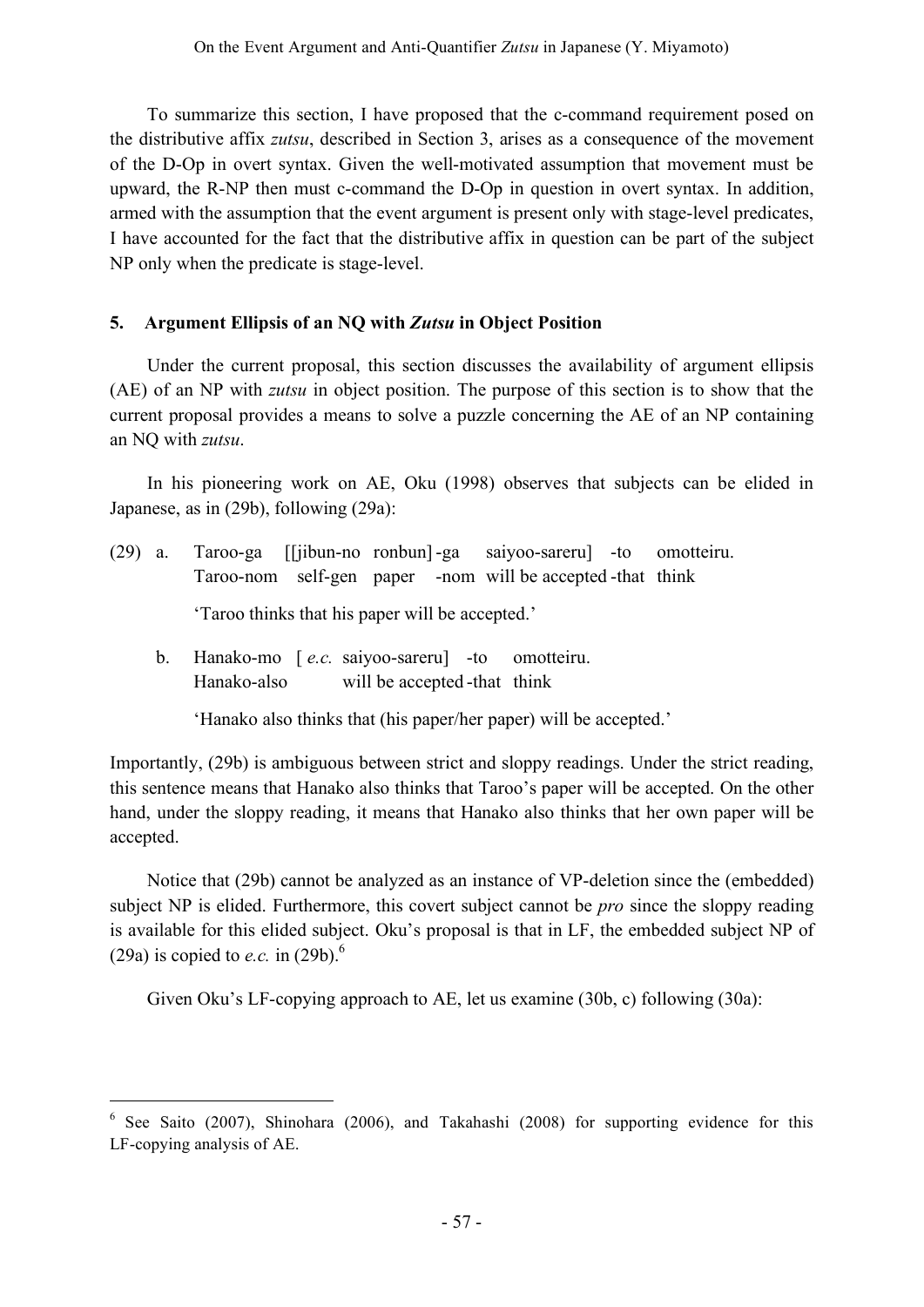- (30) a. Taroo-to-Hanako-ga **hon ni-satsu -zutsu-o** katta. Taroo-and-Hanako-nom book two-cl -dist -acc bought 'Taroo and Hanako bought two books each.'
	- b. Jiroo-to-Yuuko-mo *e .c.* katta. Jiroo-and-Yuuko-also bought 'Jiroo and Yuuko also bought (two books (each)).'
	- c. **(?)** Jiroo-mo *e.c.* katta. Jiroo-also bought 'Jiroo also bought (two books)'

In (30b-c), the object NP is elided, as indicated as *e.c*. The intended reading of (30a) is that Taroo and Hanako each bought two books. In this context, (30b) can mean Jiroo and Yuuko each also bought two books. Of significance is the fact that not only (30b) but also (30c) can follow (30a) although it may be slightly degraded. (30c) can describe the situation in which Jiroo also bought two books.

If the bold-faced underlined NP with the D-Op were copied to *e.c.* in (30c), the sentence should have the LF representation with the D-Op movement in point, as illustrated in  $(31)$ .<sup>7</sup>

(31)  $\left[\text{TP} \left[\text{EvP} \ e \left[\text{VP} \left[\text{Iiroo}\right] \ D \text{-} \text{Op}_1\right] \text{-} \text{mo} \left[\text{VP} \left[\text{DistP} \ \text{t}_1 \ \text{INO} \ \text{hon} \ \text{ni-satsul-zutsul} \text{-} \text{o} \ \text{katta} \right]\right] \right] \right]$  $\uparrow$   $\qquad \qquad \star$   $\qquad \qquad$ 

By definition, the D-Op must be adjoined to a plural R-NP. However, *Jiroo* is singular, and thus, it should not be able to function as an R-NP. The fact that (30c) can follow (30a), therefore, indicates that (31) should not be the correct LF representation of (30c). Since a cause of the problem lies in the D-Op movement, what is copied to *e.c.* in (30c) must be the DistP without the D-Op. This is exactly what we obtain under LF-copying.

Under the Single Output Syntax model (Bablijik 1995, 2002), by the time the copying operation is to take place in LF, the D-Op is already raised and adjoined to the R-NP. This in turn indicates that what is copied to *e.c.* in (30b) from (30a) is the DistP without the D-Op in question. Given the assumption that the D-Op movement is an instance of A-movement, in parallel to *each*-movement (Heim, Lasnik and May 1991), and that A-movement does not leave any trace (Lasnik 1999, Saito and Hoshi 2000), the LF representation of (30c) after the intended copying operation, must be as in (32):

(32)  $\left[\text{TP} \left[\text{EvP} \ e \ \left[\text{VP} \text{Jiroo-mo} \ \left[\text{VP} \left[\text{DistP} \underline{\text{No}} \underline{\text{hon}} \ \text{ni-satsu} \right] - \underline{\text{zutsu}} \right] - \underline{\text{o}} \right] \right]$ Jiroo-also book two-cl -dist -acc bought

 $<sup>7</sup>$  I leave aside questions concerning the status of particles in AE in this paper. See Saito (2007) for</sup> relevant discussion.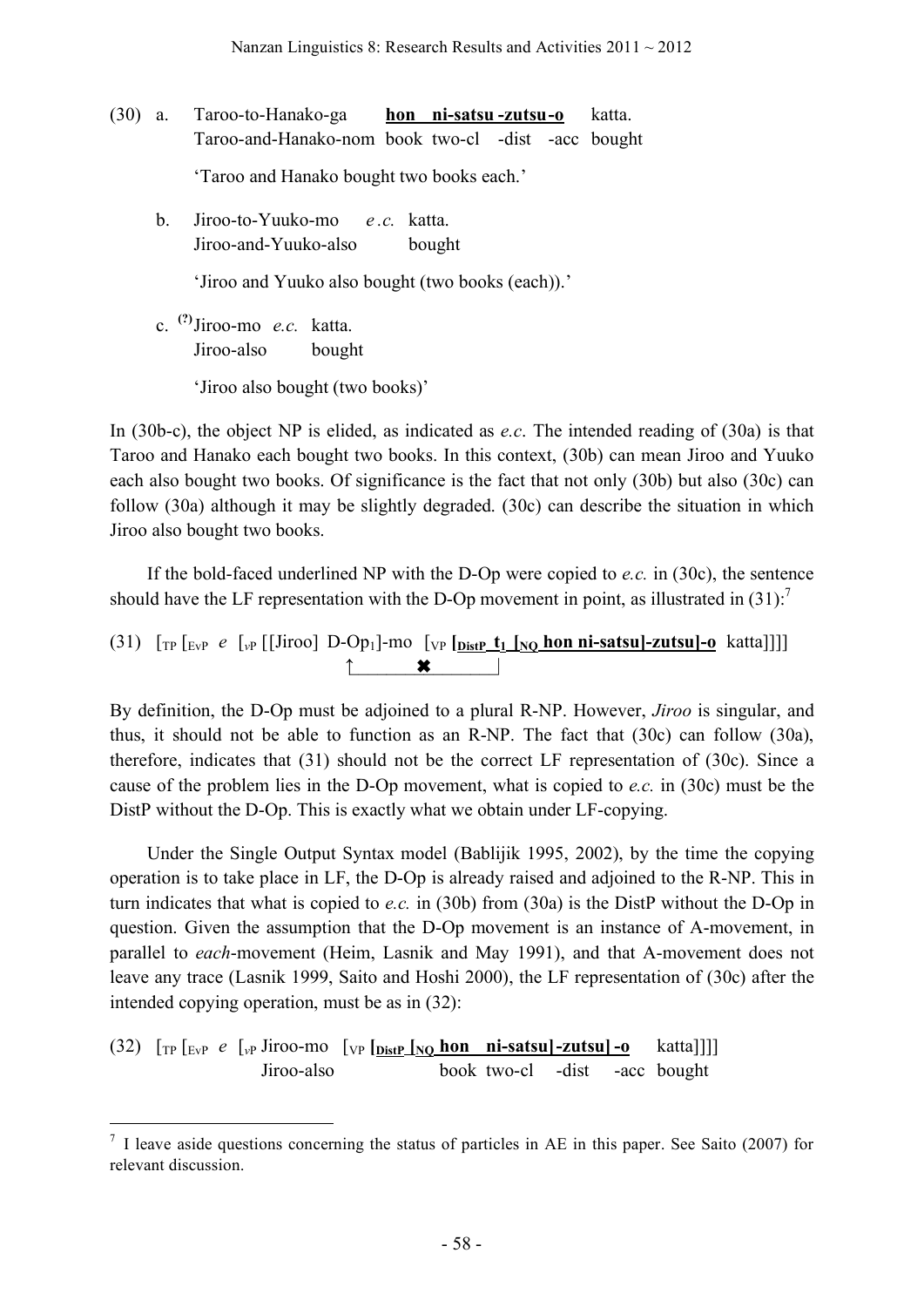Under the current assumption that *zutsu* itself does not have any significant semantic import, (32) is then basically equated with (33):

(33)  $\lceil \frac{1}{T} \rceil \rceil$   $\lceil \frac{1}{T} \rceil \rceil$   $\lceil \frac{1}{T} \rceil$   $\lceil \frac{1}{T} \rceil$   $\lceil \frac{1}{T} \rceil$   $\lceil \frac{1}{T} \rceil$   $\lceil \frac{1}{T} \rceil$   $\lceil \frac{1}{T} \rceil$   $\lceil \frac{1}{T} \rceil$   $\lceil \frac{1}{T} \rceil$   $\lceil \frac{1}{T} \rceil$   $\lceil \frac{1}{T} \rceil$   $\lceil \frac{1}{T} \rceil$   $\$ Jiroo-also book two-cl -acc bought

'Jiroo also bought two books.'

As a result, even under the copying-based approach to AE, it is naturally expected that (30c) can follow (30a), and it means that Jiroo also bought two books.

Accordingly, (30b) should have either of the LF representations given in  $(34a, b)$ .<sup>8</sup>

- (34) a. [TP [EvP *e* [*v*<sup>P</sup> Jiroo-to-Yuuko-mo [VP **[DistP [NQ hon ni-satsu]-zutsu] -o** Jiroo-and-Yuuko-also book two-cl -dist -acc katta]]]](-koto) bought (-fact)
	- b.  $\int_{\text{TP}} \int_{\text{EvP}} e \int_{\text{VP}} [\text{Jiroo-to-Yuuko}] \text{ D} \text{mo} [\text{vp} [\text{b}_{\text{istP}}]_{\text{NO}} \text{ hon} \text{ ni-satsu}] \text{zutsu} ] \text{o}$ [Jiroo-and-Yuuko -also book two-cl -dist -acc katta]]]](-koto) bought (-fact)

(34a) should allow the reading that Jiroo and Yuuko also bought two books together whereas (34b) should yield the reading that Jiroo and Yuuko also bought two books each, due to the presence of D, the base-generated covert *each*. The current proposal therefore predicts that following (30a), (30b) can be interpreted either collectively or distributively. This prediction is borne out. The collective reading in question becomes more salient if appropriate context is given, such as the one in (35):

(35) Jiroo-to-Yuuko-mo okane-o awasete issyo-ni *e.c.* katta. Jiroo-and-Yuuko-also money-acc putting together together bought

'Jiroo and Yuuko also bought (two books) together, putting their money together.'

The question to be raised now is whether the same copying operation is also responsible for AE in subject position. This is the issue to be dealt with in Section 6.

# **6. Argument Ellipsis of an NQ with** *Zutsu* **in Subject Position**

The cases discussed in Section 5 are all accommodated under the LF-copying approach. In this section, however, examining the availability of sloppy reading in cases involving an NQ with *zutsu* in subject position, we will see that not only LF-copying but also PF-deletion is necessary in order to fully account for AE in Japanese. This leads to the suggestion that in

<sup>&</sup>lt;sup>8</sup> In Section 6, I will show that AE can also be obtained via PF-deletion in (30b).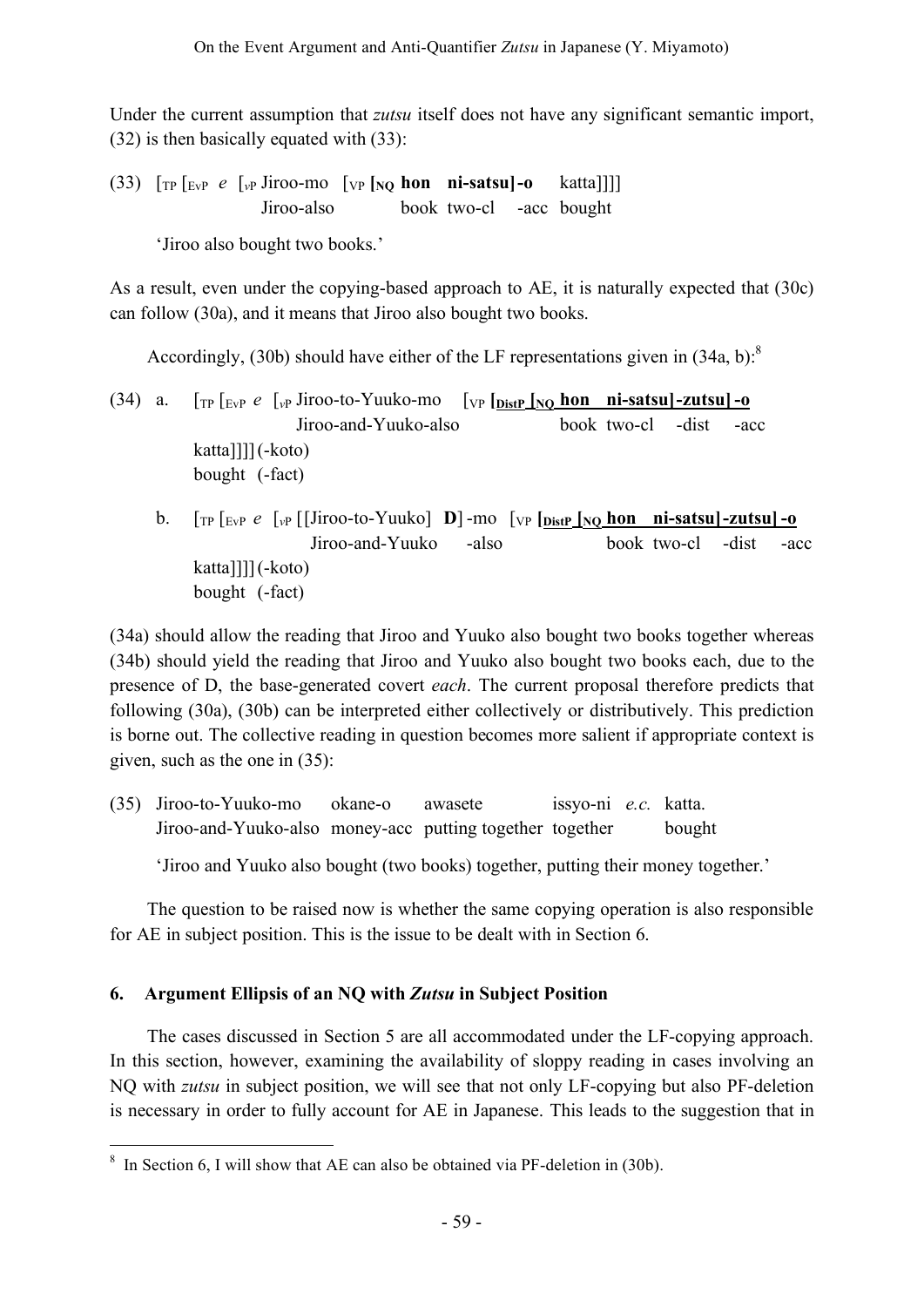principle, AE can be created by either PF-deletion or LF-copying: the "hybrid" hypothesis of AE.

Let us start with (36). Suppose that some student representatives and teachers are about to have a meeting to decide who will bring what to the coming potluck party.<sup>9</sup>

|  | (36) a. <sup>??</sup> Tanaka-sensei-wa [[ <b>(jibun-no) gakusei futa-ri-zutsu-ga</b> |
|--|--------------------------------------------------------------------------------------|
|  | Tanaka-teacher-top self-gen student two-cl-dist -nom                                 |
|  | suupu-to-sarada-o tsukuru]-to] omotteiru.                                            |
|  | soup-and-salad-acc make -that think                                                  |
|  | 'Prof. Tanaka thinks that two students each will make soup and salad.'               |
|  | b. ""Yamada-sensei-wa [[e.c. sushi-to-dezaato-o tsukuru]-to] omotteiru.              |
|  | Yamada-teacher-top sushi-and-dessert-acc make l-that think                           |
|  | 'Prof. Yamada thinks that (two students (each)) will make sushi and dessert.'        |
|  | c. <sup>?/??</sup> Yamada-sensei-wa [[e.c. dezaato-o tsukuru]-to] omotteiru.         |
|  | Yamada-teacher-top dessert-acc make] -that think                                     |

'Prof. Yamada thinks that (two students) will make dessert.'

(36b) as well as (36c) can follow (36a) although the former two sentences are degraded, along with the latter.

Under the LF-copying approach to AE adopted in Section 5, (37) would be the LF representation of (36b):

(37) Yamada-sensei-wa [CP [EvP *e* [*v*<sup>P</sup> **[DistP [NQ gakusei futa-ri]-zutsu] -ga** Yamada-teacher-top student two-cl -dist -nom sushi-to-dezaato-o tsukuru]]-to] omotteiru sushi-and-dessert-acc make -that think

Of importance here is the claim that what is copied in (37) is the DistP without the D-Op. Thus, (37) should be equated with (38):

(38) Yamada-sensei-wa [CP [EvP *e* [*v*<sup>P</sup> **[NQ gakusei futa-ri]-ga** sushi-to-dezaato-o Yamada-teacher-top student two-cl -nom sushi-and-dessert-acc tsukuru]]-to] omotteiru make -that think

In (38), and thus (37), since the subject QP is structurally higher than the plural object, the

<sup>&</sup>lt;sup>9</sup> There is dialectal/idiolectal variation among native speakers of Japanese about their judgment of (36a–c), (42a–c), and (47a–c). I leave this issue for future research to examine why such variation exists.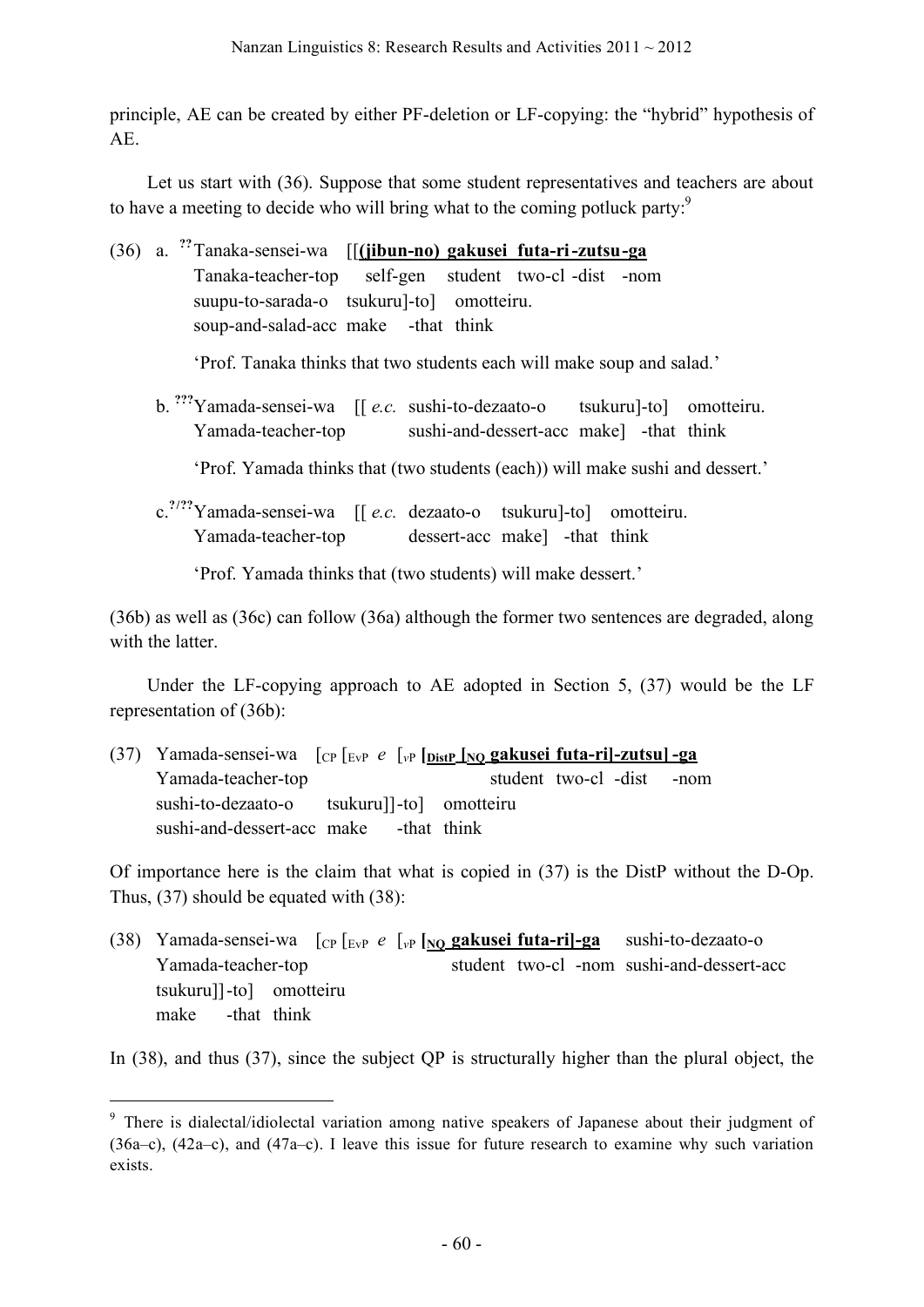former necessarily takes scope over the latter given the assumption that Japanese exhibits scope rigidity (Kuroda 1971, Hoji 1985). This scope relation between the two QPs leads to one of the possible, though not salient, readings available in (36b); that is, Prof. Yamada thinks that two students (of his) will make sushi and dessert.

Importantly, (36b) also permits the reading that Prof. Yamada thinks that two students (of his) will make sushi, and another two students (of his) will make dessert. In order to obtain this reading, parallel to (36a), we need the D-Op in (36b). Under the current proposal, given the assumption that covert *each*, dubbed as D, can directly adjoin to a plural element, it is not unnatural that in (36b), the event argument is directly adjoined by D, and the DistP without the D-Op is copied to *e.c.*, as shown in (39):

(39) Yamada-sensei-wa [CP [EvP [[*e*] D] [*v*<sup>P</sup> **[NQ gakusei futa-ri]-ga** Yamada-teacher-top student two-cl -nom [[sushi-to-dezaato] D] -o tsukuru]]-to] omotteiru sushi-and-dessert -acc make -that think

Notice that in the relevant respect, this LF representation is basically the same as the one in (40b), which is the LF representation of (11a), repeated here as (40a),

(40) a. **??** [TP [EvP *e* [*v*<sup>P</sup> gakusei futa-ri -zutsu-ga [VP furansugo-to-doitsugo-o student two-cl-dist -nom French-and-German-acc benkyooshiteiru]]]] (-koto) be studying (-fact)

'Two students each are studying French and German.'

b. [TP [EvP [[*e*] D-Op1] [*v*<sup>P</sup> [DistP t1 [NQ gakusei futa-ri]-zutsu]-ga ↑\_\_\_\_\_\_✔\_\_\_\_\_\_\_| [VP [ [furansugo-to-doitsugo] D]-o benkyooshiteiru]]]](-koto)

Then, it is not surprising that (39) realizes the type of reading available with (36a) and (40a): (36b) means that a group of two students would make sushi and another group of two students would make dessert. In addition, the slight marginality of (36b) might also be expected since the apparent distribution of the students over sushi and dessert is in fact "indirect" (see Section 4).

In contrast to (36b), (36c) following (36a) can describe the situation in which Prof. Yamada thinks that two students will make some dessert. Under the LF-copying, (41) is the LF-representation of (36c):

(41) Yamada-sensei-wa [CP [TP [EvP *e* [*v*<sup>P</sup> **[DistP [NQ gakusei futa-ri]-zutsu] -ga** Yamada-teacher-top student two-cl -dist -nom [VP dezaato-o tsukuru]]]]-to] omotteiru dessert-acc make -that think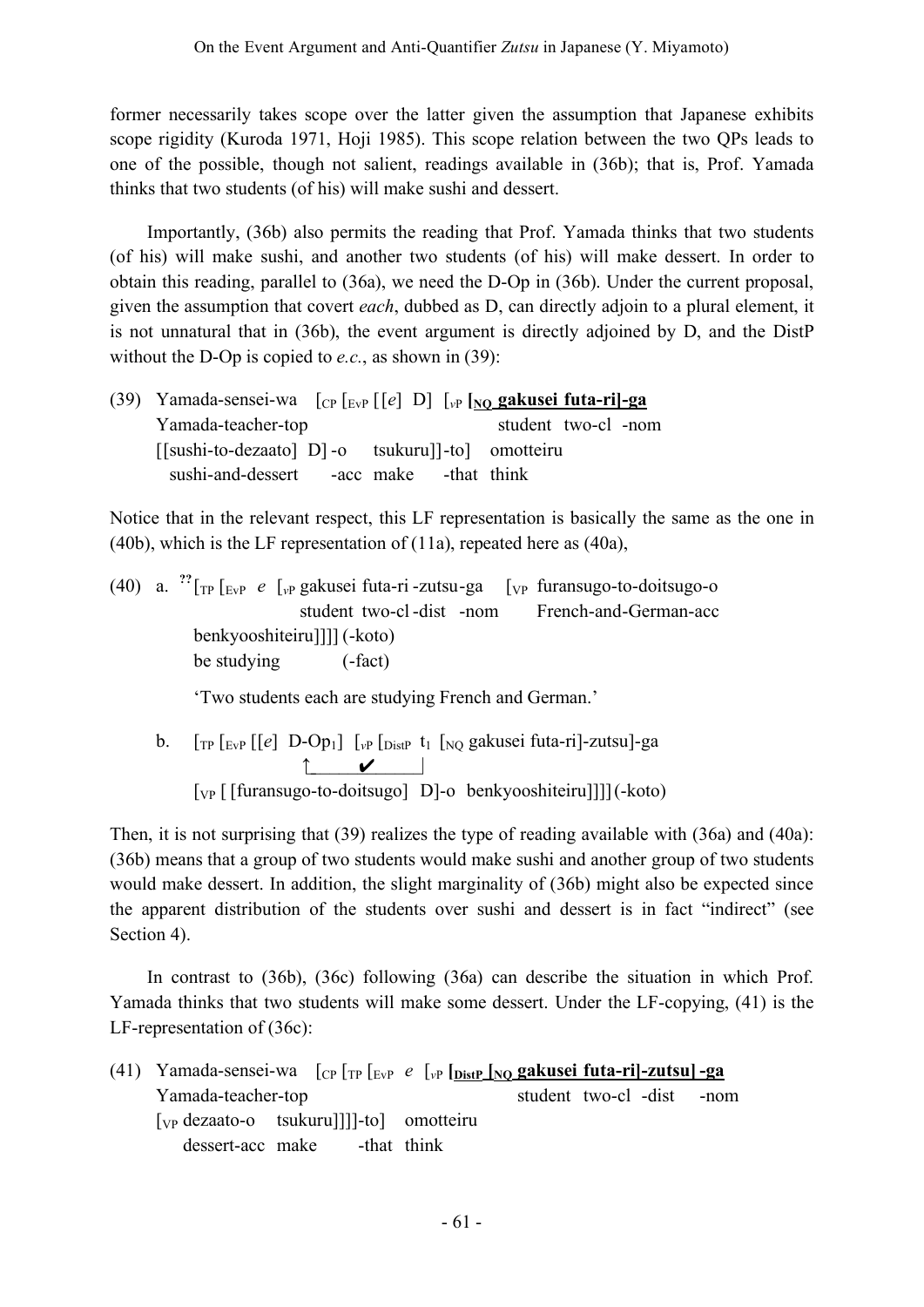This representation correctly substantiates the reading in point.

To summarize the discussion so far, I have shown that in addition to the cases discussed in Section 5, AE of a subject NP containing an NQ with *zutsu* can also make use of LF-copying. Thus, the examples examined so far can be taken as supporting evidence for the LF-copying approach to AE in Japanese.

However, there are cases where PF-deletion is necessitated. First, recall from the discussion in Section 4 that when the object R-NP is scrambled and c-commands the subject NP with the NQ with *zutsu*, the sentence becomes fully acceptable. Accordingly, it is not surprising that no significant deviance results in (36a) if the scrambling of the object NP takes place, as shown in (42a). However, although (36c) and (42c) do not exhibit any grammatical contrast, it comes as a surprise that (36b) appears to improve, following (42a), as shown in (42b):

(42) a. Tanaka-sensei-wa [[suupu-to-sarada-o1 [**(jibun -no) gakusei** Tanaka-teacher-top soup-and-salad-acc self -gen student **futa-ri-zutsu-ga** t<sub>1</sub> tsukuru]]-to] omotteiru. two-cl -dist -nom make -that think

'Prof. Tanaka thinks that soup and salad, two students each will make.'

b. **?** Yamada-sensei-wa [[sushi-to-dezaato-o tsukuru]-to] omotteiru. Yamada-teacher-top sushi-and-dessert-acc make -that think

'Prof. Yamada thinks that (two students (each)) will make sushi and dessert.'

c. **?/??** Yamada-sensei-wa [[dezaato-o tsukuru]-to] omotteiru. Yamada-teacher-top dessert-acc make -that think

'Prof. Yamada thinks that (two students) will make dessert.'

Under the LF-copying approach to AE, the contrast between (36b) and (42b), if it is genuine, is very difficult, if not impossible to explain since the copying of the subject NP to *e.c.* in (42b) should yield the LF-representation in (38) above, given the assumption that no string vacuous scrambling is allowed (Hoji 1985) and the object NP stays in situ. Accordingly, no contrast between (36b) and (42b) is expected, contrary to fact.

In contrast, under the PF-deletion approach, the LF-representation of (42b) ought to be distinct from the one in (38). Given the reasonable assumption that PF-deletion requires identity in PF, (36b), which follows (36a), should have the LF representation in (38) above, while the LF representation of  $(42b)$ , which is preceded by  $(42a)$ , should be as in  $(43)$ :

(43) Yamada-sensei-wa [CP [TP [EvP *e* [*v*<sup>P</sup> sushi-to-dezaato-o [*v*<sup>P</sup> **[DistP D-Op**  $\uparrow$   $\checkmark$   $\downarrow$   $\downarrow$ **[NQ gakusei futa-ri]-zutsu]-ga** tsukuru]]]]-to] omotteiru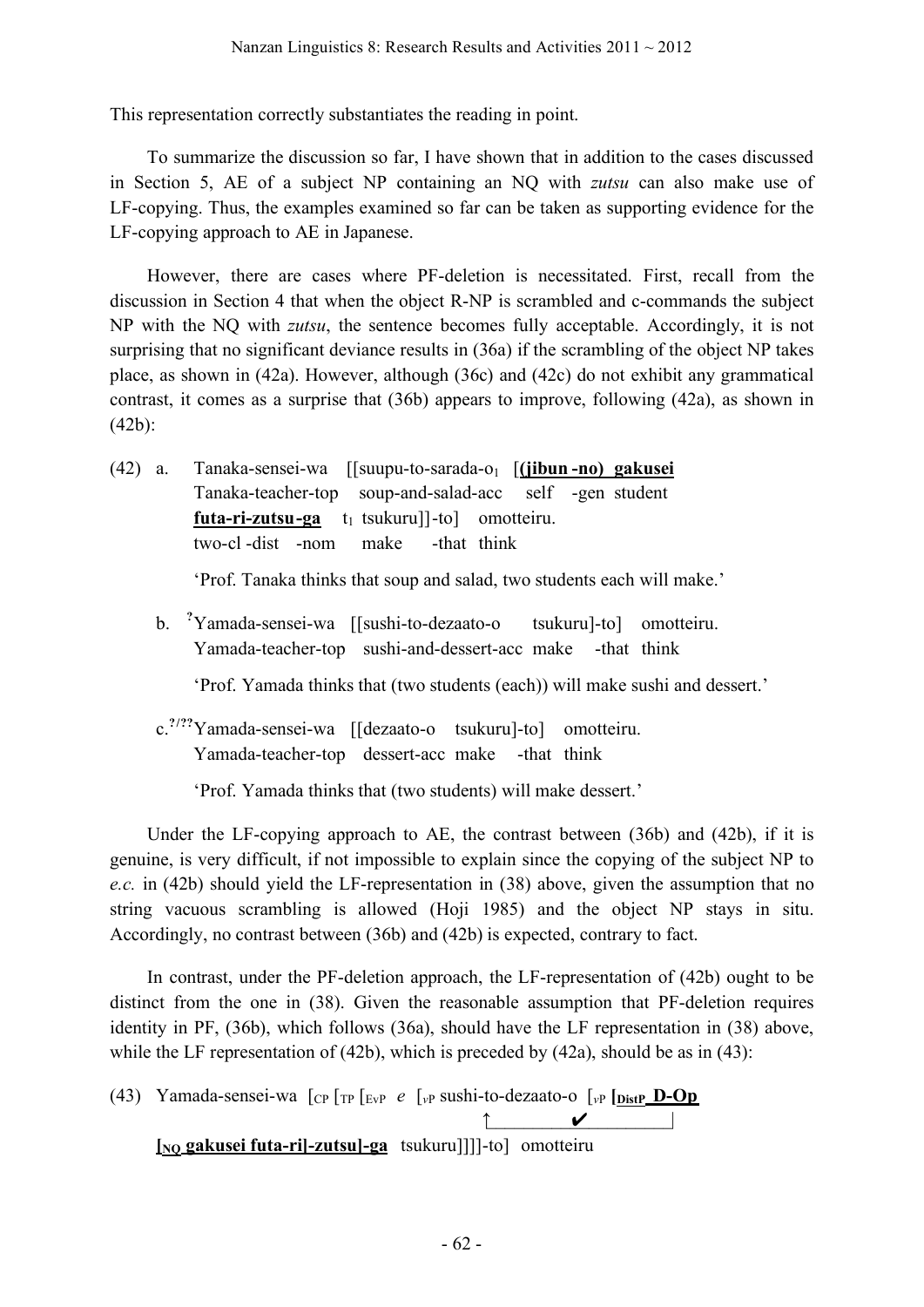Crucially, the object NP has been scrambled, which makes it an appropriate R-NP for the D-Op in overt syntax. With the upward movement of the D-Op to the scrambled object NP, the sentence is fully acceptable, as predicted, parallel to (11b), repeated here as (44a), with the derivational steps in (44b):

(44) a. [TP [EvP *e* [*v*<sup>P</sup> furansugo-to-doitsugo-o1 [*v*<sup>P</sup> gakusei futa-ri -zutsu-ga [VP t1 French-and-German-acc student two-cl-dist -nom benkyooshiteiru]]]]]] (-koto) be studying (-fact)

'Two students each are studying French and German.'

b.  $\int_{\text{TP}} \int_{\text{EvP}} e \int_{\text{VP}} \int_{\text{F}} \int_{\text{V}} \text{F} \int_{\text{F}} \int_{\text{EvP}} \int_{\text{V}} \int_{\text{F}} \int_{\text{F}} \int_{\text{V}} \int_{\text{V}} \int_{\text{V}} \int_{\text{V}} \int_{\text{V}} \int_{\text{V}} \int_{\text{V}} \int_{\text{V}} \int_{\text{V}} \int_{\text{V}} \int_{\text{V}} \int_{\text{V}} \int_{\text{V}} \int_{\text{V}} \int_{\text{V}} \int_{\text{V}} \$ ↑  $\boldsymbol{\checkmark}$   $\vert$ futa-ri]-zutsu]-ga [<sub>VP</sub> t<sub>1</sub> benkyooshiteiru]]]]] (-koto)

Turning to (42c) in relation to (36c), however, I find no significant contrast between these two examples. The fact that the reading in question is permitted in (42c) follows from the LF representation in (41), repeated here as (45), under LF-copying:

(45) Yamada-sensei-wa [CP [TP [EvP *e* [*v*<sup>P</sup> **[DistP [NQ gakusei futa-ri]-zutsu] -ga** Yamada-teacher-top student two-cl -dist -nom [VP dezaato-o tsukuru]]]]-to] omotteiru dessert-acc make -that think

Of importance is the fact that there is no potential R-NP c-commanding the D-Op in (46), which would be the LF-representation of (42c) under PF-deletion:

(46) Yamada-sensei-wa [CP [TP [EvP *e* [*v*<sup>P</sup> dezaato-o [*v*<sup>P</sup> **[DistP D-Op [NQ gakusei**  $\boldsymbol{\mathsf{x}}$ **futa-ri]-zutsu]-ga** tsukuru]]]]-to] omotteiru

The D-Op cannot be adjoined to the scrambled object NP since it is singular. In addition, there is an event consisting of one sub-event of making dessert in (42c), and thus, the event argument is not a potential R-NP in (43), either.

In short, it is not clear how the contrasts between (36a–c) and (42a–c) with respect to readings available in (36b, c) and (42b, c) can be accommodated without adopting both LF-copying and PF-deletion. I therefore take these data as supporting evidence for the hypothesis that not only LF-copying but also PF-deletion must be an option available for AE in Japanese: the hybrid hypothesis for AE in Japanese.

Second, I have shown in Section 3 that there is a contrast between stage-level and individual-level predicates with respect to the licensing of an NQ with *zutsu* contained in the subject NP. When the predicate is individual-level, the object NP ought to be scrambled to a position c-commanding the subject so that it can act as the R-NP. Bearing this point in mind,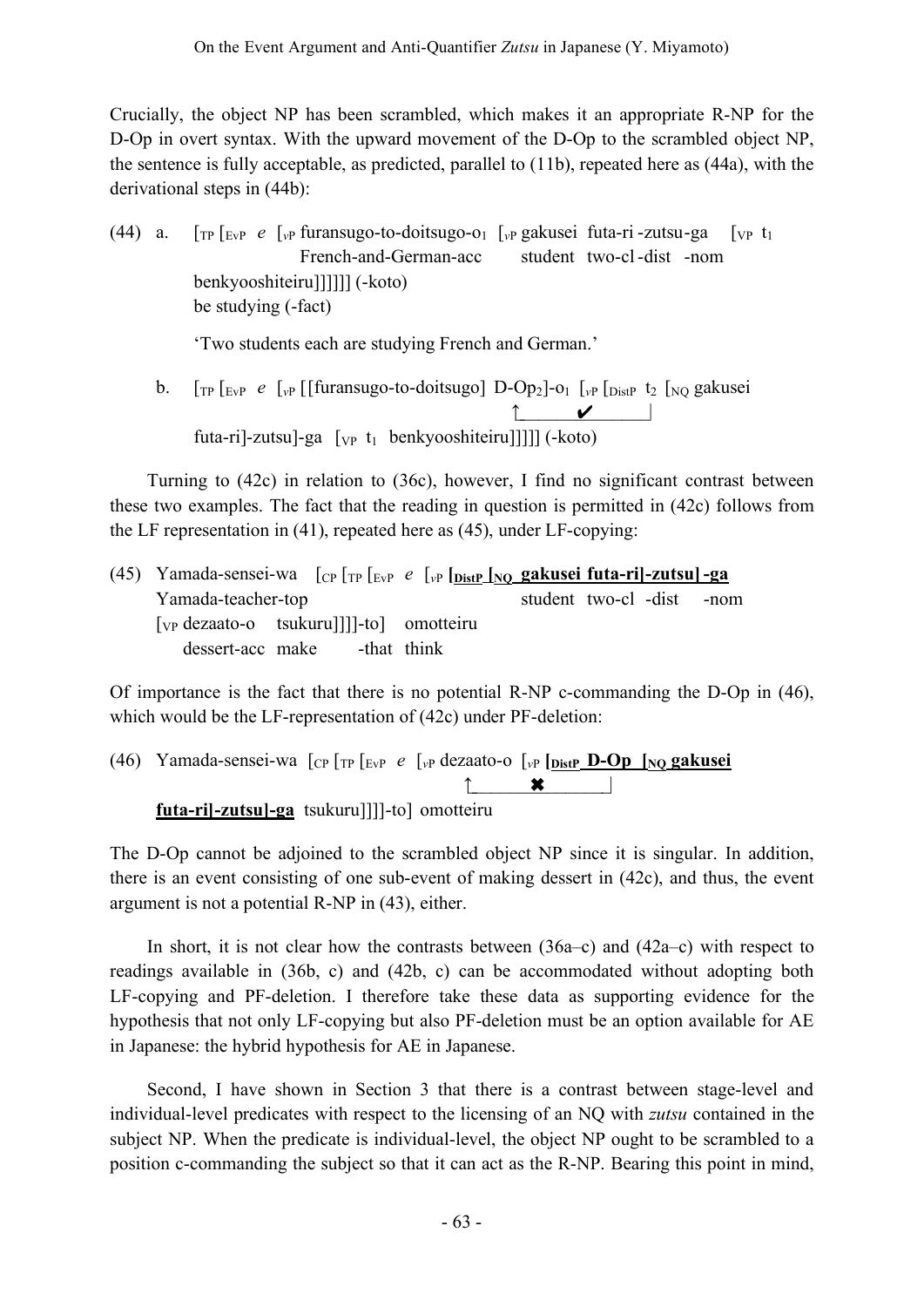let's consider (47a–c):

- (47) a. **?** Tanaka-sensei-wa [[doitsugo-to-furansugo-o1 [**(jibun-no) gakusei** Tanaka-teacher-top [[German-and-French-acc [**(**self-gen student futa-ri-zutsu-ga t<sub>1</sub> yoku shitteiru]]-to] omotteiru. two-cl -dist -nom well know -that think 'Prof. Tanaka thinks that German and French, two students each know well.'
	- b. **?** Yamada-sensei-wa [[supeingo-to-itariago-o yoku shitteiru]-to] omotteiru. Yamada-teacher-top Spanish-and-Italian-acc well know -that think

'Prof. Yamada thinks that (two students (each)) know Spanish and Italian well.'

c. **?/??** Yamada-sensei-wa [[supeingo-o yoku shitteiru]-to] omotteiru. Yamada-teacher-top Spanish-acc well know -that think

'Prof. Yamada thinks that (two students) know Spanish well.'

(47a) means Prof. Tanaka thinks that two students (of his) know German well and another two students (of his) know French well. Of significance is the fact that following (47a), (47b) can mean that Prof. Yamada thinks that two students (of his) know Spanish well and another two students (of his) know Italian well.

Under the LF-copying option, the LF representation of (47b) should be as in (48):

(48) Yamada-sensei-wa [CP [TP **[DistP [NQ gakusei futa-ri]-zutsu] -ga** Yamada-teacher-top student two-cl -dist -nom supeingo-to-itariago-o yoku shitteiru]-to] omotteiru Spanish-and-Italian-acc well know -that think

(48) allows the reading that Prof. Yamada thinks that each of the two students know both Spanish and Italian well. However, this LF representation does not permit the reading that associates two students (of his) with Spanish and another two students (of his) with Italian. The fact that this particular reading is available in (47b), therefore, indicates that in this example, the D-Op is present and the object NP is situated in a position c-commanding the subject QP. This state of affairs is exactly what we obtain under the PF-deletion option. The PF-parallelism requires the LF-representation of (47b) to be as in (49):

(49) Yamada-sensei-wa [[supeingo-to-itariago-o [**[DistP D-Op [NQ gakusei**  $\uparrow$   $\checkmark$   $\downarrow$ **futa-ri]-zutsu]-ga** yoku shitteiru]]-to] omotteiru

The adjunction of the D-Op to the scrambled object QP makes the intended reading available in (47b), parallel to (47a).

Yet, the fact that (47c) can also follow (47a) must be dealt with in a different way.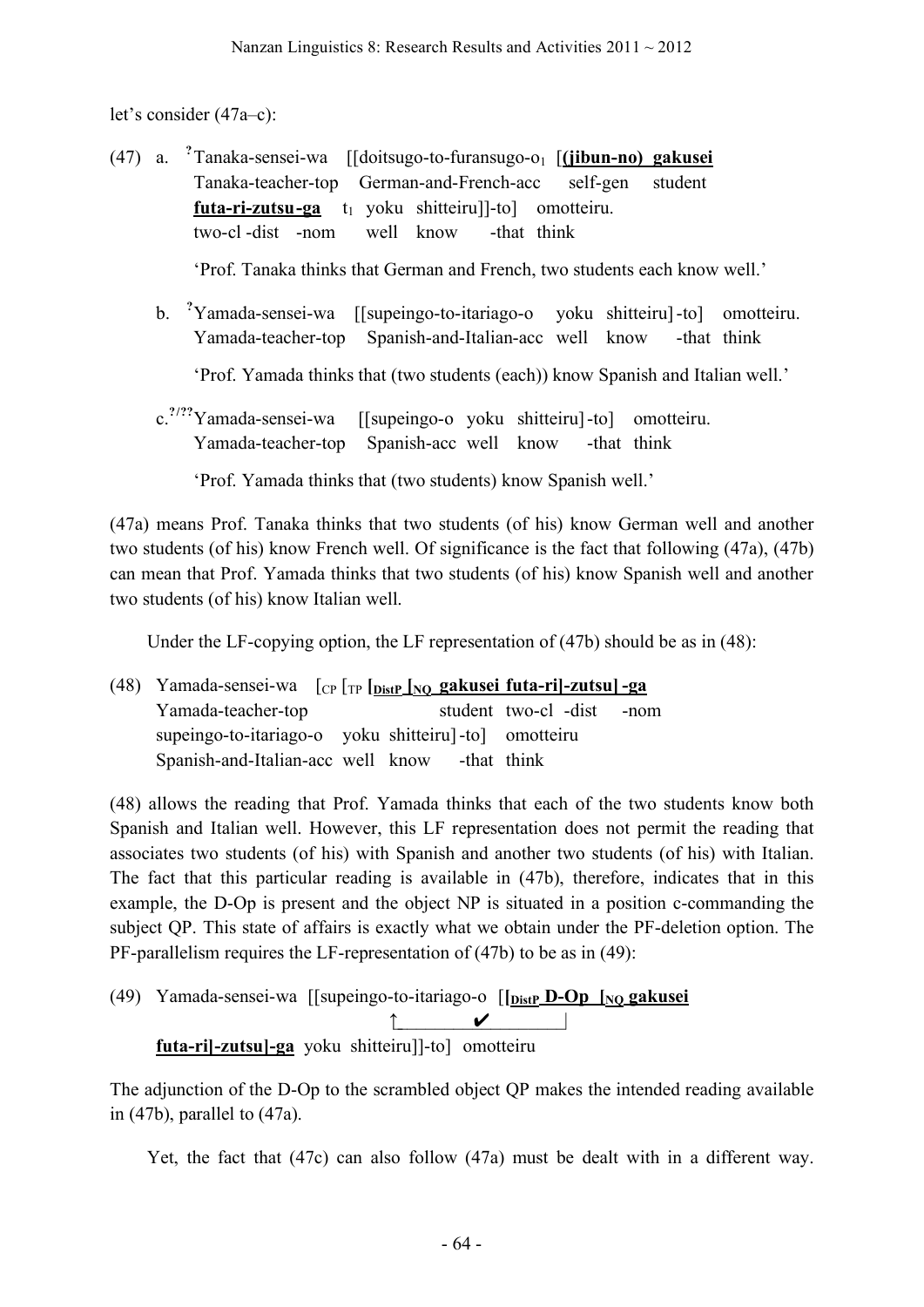Notice that under the PF-deletion option, (47c) would have the LF-representation given in (50):

(50) Yamada-sensei-wa [[supeingo-o [**[DistP D-Op [NQ gakusei futa-ri]-zutsu]-ga** ↑  $\boldsymbol{\mathsf{×}}$ yoku shitteiru]]-to] omotteiru

The problem is that since the scrambled object NP is singular, it cannot act as the R-NP for the D-Op. This means that the D-Op in question cannot be properly licensed in (50). Accordingly, the PF-deletion option is not the one to be adopted in (47c). (47c) must, therefore, employ the LF-copying option. Under the LF-copying option, (47c) will have (51) as its LF-representation.

(51) Yamada-sensei-wa [[**[DistP [NQ gakusei futa-ri]-zutsu] -ga** supeingo-o Yamada-teacher-top student two-cl -dist -nom Spanish-acc yoku shitteiru]-to] omotteiru well know -that think

Accordingly, (47c) can be interpreted as Prof. Yamada thinking that two students of his know Spanish.

To summarize, I have suggested that in principle, both LF-copying and PF-deletion are options available for AE in Japanese. However, due to independent factors such as the licensing of the D-Op, these two options are not always equally applicable. In the cases discussed in this section, when there is no potential candidate for an R-NP c-commanding the D-Op, PF-deletion cannot be chosen. Accordingly, the LF-copying option is forced.

Recall that I have shown in Section 5 that (30b), repeated here as (52b), involves LF-copying. However, under the present hybrid hypothesis, we now have another option; this example can also make use of PF-deletion, observing PF-identity with (30a), repeated here as (52a):

| (52) | a.      | Taroo-to-Hanako-ga hon ni-satsu-zutsu-o<br>katta.                                                                    |
|------|---------|----------------------------------------------------------------------------------------------------------------------|
|      |         | Taroo-and-Hanako-nom book two-cl -dist -acc bought                                                                   |
|      |         | 'Taroo and Hanako bought two books each.'                                                                            |
|      | $b_{-}$ | Jiroo-to-Yuuko-mo <i>e.c.</i> katta.<br>Jiroo-and-Yuuko-also<br>bought<br>'Jiroo and Yuuko also bought <i>e.c.</i> ' |
|      |         |                                                                                                                      |

Under the PF-deletion option, the LF-representation of (52b) is as shown in (53):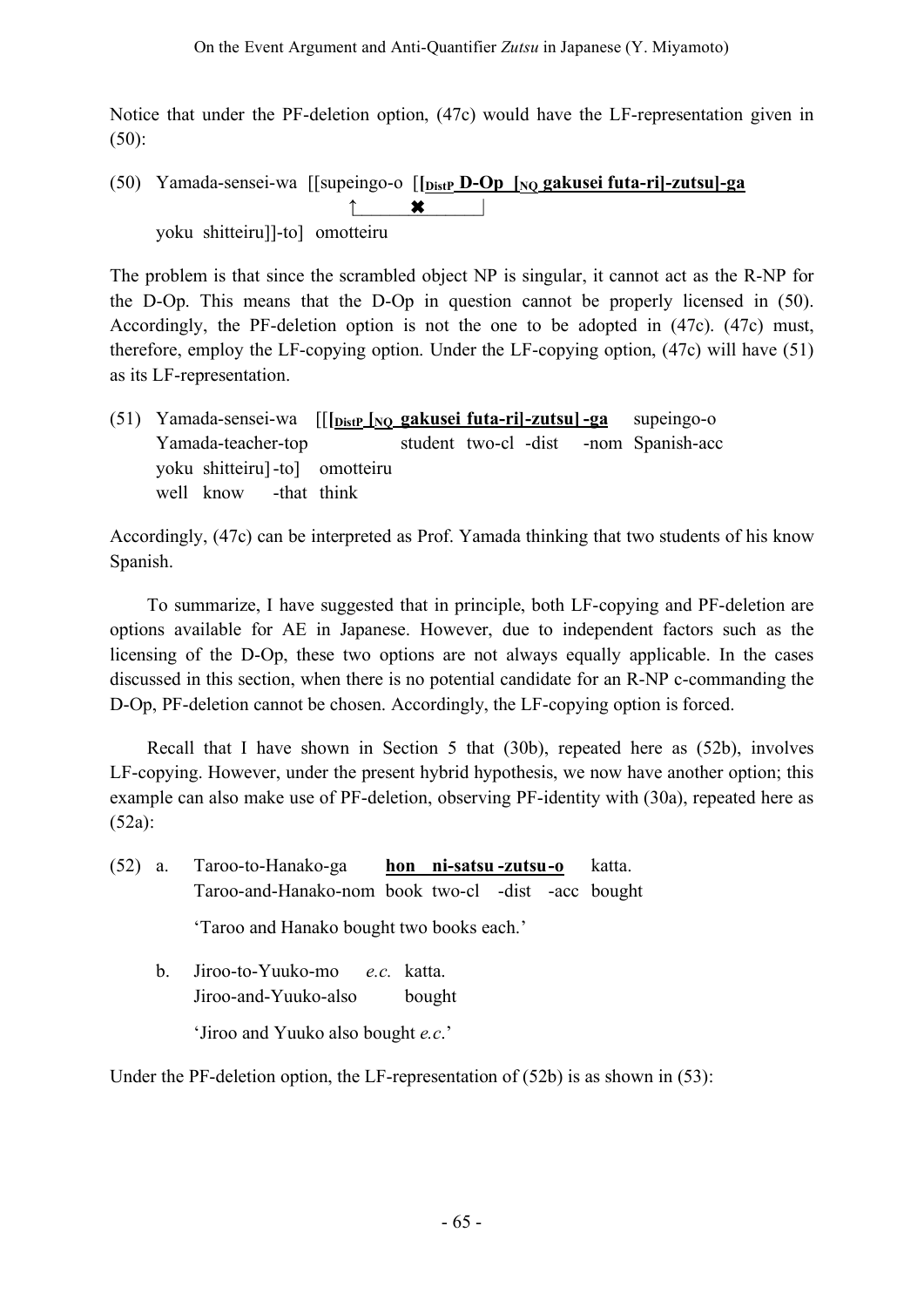(53)  $\lceil \frac{\text{TP}}{\text{TP}} \rceil$   $\lceil \frac{\text{FP}}{\text{NP}} \rceil$  [Jiroo-to-Yuuko] D-Op<sub>1</sub>]-mo  $\lceil \frac{\text{VP}}{\text{P}} \rceil$   $\lceil \frac{\text{P}}{\text{D}} \rceil$   $\lceil \frac{\text{P}}{\text{D}} \rceil$  $\uparrow$   $\checkmark$   $\downarrow$ **ni-satsu]-zutsu]-o** katta]]]] (-koto)

Since the NP *Jiroo-to-Yuuko* is plural, nothing would go wrong with the D-Op movement in (53). (52b) is thus one case in which either of the two options, LF-copying or PF-deletion, can be selected, due to there being no intervening factor prohibiting either of the options from applying.

### **7. Concluding Remarks**

This paper has shown that the distributive affix *zutsu* and its Korean counterpart *ssik* are licensed by a plural NP c-commanding an NP containing an NQ with the affix in point in overt syntax. In order to capture this structural requirement, I have proposed an analysis of the affix in point, based on the (distributive) operator-movement. The proposed analysis enables us to derive the structural requirement in point from the general ban on downward movement. Furthermore, based on the contrast between stage-level and individual-level predicates in licensing the affix in point in subject position, I have argued that the event argument, which occupies SPEC EvP when the predicate is stage-level, can act as an R-NP in overt syntax. This paper has provided further support for the hypothesis that the event argument can act as an R-NP (Balusu 2006, 2010). However, I have suggested two modifications to his proposal. First, the event argument can, but not always, act as an R-NP. Second, the distributive operation involves D-Op movement in syntax.

Based on this Op-based approach to the distributive affix *zutsu*, I examined cases where an NP containing an NQ with *zutsu* is elided. I have suggested that in principle, so-called argument ellipsis results from either LF-copying or PF-deletion. However, due to independent reasons such as the licensing of the distributive operator, these two options are not always equally available.

This paper leaves significant questions open for future research such as why English binominal *each* cannot take the event argument as the R-NP, as observed in (54) (Safir and Stowell 1988):

(54) \*Two students each read LGB and Barriers.

Given the assumption that the event argument is uniformly available across natural languages, it should also be available in English. One way to deal with this dichotomy is provided in Balusu's (2006) proposal on duplicated numerals in Telugu, certainly tied to a question of whether the current proposal extends to duplicated numerals in Dravidian languages such as Telugu (Balusu 2006, 2010): The duplicated numeral projects DistP whose SPEC is occupied by the D-Op. In spite of such unresolved issues to this point, my intention is to broaden future research relating to distributive affixes and their relation to AE in East Asian languages.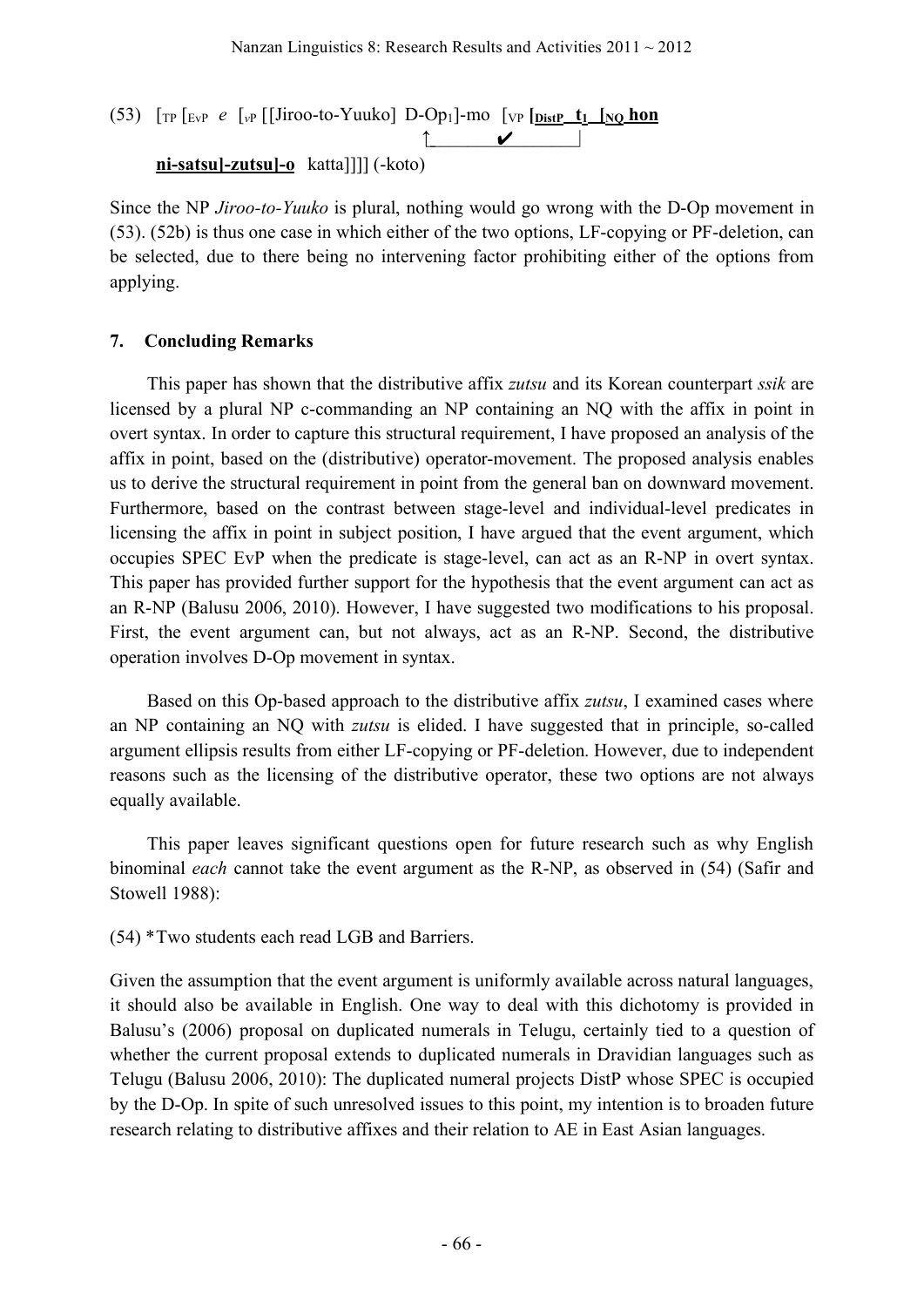#### **References**

- Ahn, S.-H. (1990) *Korean Quantification and Universal Grammar*, Ph.D. dissertation, University of Connecticut, Storrs.
- Balusu, R. (2006) "Distributive Reduplication in Telugu," *NELS* 36, 39–52.
- Balusu, R. (2010) "Semantics of Reduplicative Numerals in Telugu," paper presented at the 7th Workshop of the International Research Project on Comparative Syntax and Language Acquisition, Nanzan University, January 2010.
- Basilico, D. (2003) "The Topic of Small Clauses," *Linguistic Inquiry* 34, 1–35.
- Bobaljik, J. D. (1995) *Morphosyntax: The Syntax of Verbal Inflection*, Ph.D. dissertation, MIT.
- Bobaljik, J. D. (2002) "A-chains at the PF-interface: Copies and "Covert" Movement," *Natural Language & Linguistic Theory* 20, 197–267.
- Choe, J.-W. (1987) *Anti-Quantifiers and a Theory of Distributivity*, Ph.D. dissertation, University of Massachusetts, Amherst.
- Gil, D. (1990) "Markers of Distributivity in Japanese and Korean." In H. Hoji, ed., *Japanese/Korean Linguistics* 1, CSLI, Stanford, 385–392.
- Ha, S. (2008) "The VP Spell-out Domains and Scope Rigidity," Toronto Working Papers in Linguistics 28, 57–70.
- Harley, H. (1995) *Subjects, Events and Licensing*, Ph.D. dissertation, MIT.
- Heim, I. and A. Kratzer (1998) *Semantics in Generative Grammar*, Blackwell, Malden.
- Heim, I., H. Lasnik and R. May (1991) "Reciprocity and Plurality," *Linguistic Inquiry* 22, 63–101.
- Hoji, H. (1985) *Logical Form Constraints and Configurational Structures in Japanese*, Ph.D. dissertation, University of Washington, Seattle.
- Kratzer, A. (1995) "Stage-level and Individual-level Predicates." In G. Carlson and F. Pelletier, eds., *The Generic Book*, University of Chicago Press, Chicago, 125–175.
- Krifka, M. (1992) "Thematic Relations as Links between Nominal Reference and Temporal Constitution." In I. Sag and A. Szabolcsi, eds., *Lexical Matters*, CSLI, Stanford, 29–53.
- Kuroda, S.-Y. (1971) "Remarks on the Notion of Subject with Reference to Words like Also, Even, or Only: Part II," *Annual Bulletin*, vol.4: Research Institute of Logopedics and Phoniatrics, Tokyo University, 127–152.
- Lasersohn, P. (1995) *Plurality, Conjunction, and Events*, Kluwer, Dordrecht.
- Lasnik, H. (1999) "Chains of Arguments." In S. D. Epstein and N. Hornstein, eds., *Working Minimalism*, MIT Press, Cambridge, Mass., 189–215.
- May, R. (1977) *Grammar of Quantification*, Ph.D. dissertation, MIT.
- May, R. (1985) *Logical Form: Its Structure and Derivation*, MIT Press, Cambridge, Mass.
- Oh, S.-R. (2006) *Plurality Markers across Languages*, Ph.D. dissertation, University of Connecticut, Storrs.
- Oku, S. (1998) *A Theory of Selection and Reconstruction in the Minimalist Perspective*, Ph.D. dissertation, University of Connecticut, Storrs.
- Safir, K. and T. Stowell (1988) "Binominal each," *NELS* 18, 426–450.
- Saito, M. (2007) "Notes on East Asian Language Ellipsis," *Language Research* 43, 203–227.
- Saito, M. and H. Hoshi (2000) "Japanese Light Verb Constructions and the Minimalist Program." In R. Martin et al., eds., *Step by Step: Essays in Minimalist Syntax in Honor of Howard Lasnik*, MIT Press, Cambridge, Mass., 261–295.
- Shinohara, M. (2006) "On some Differences between the Major Deletion Phenomena and Japanese Argument Ellipsis," unpublished ms., Nanzan University.
- Sohn, K.-W. (1995) *Negative Polarity Items, Scope and Economy*, Ph.D. dissertation, University of Connecticut, Storrs.